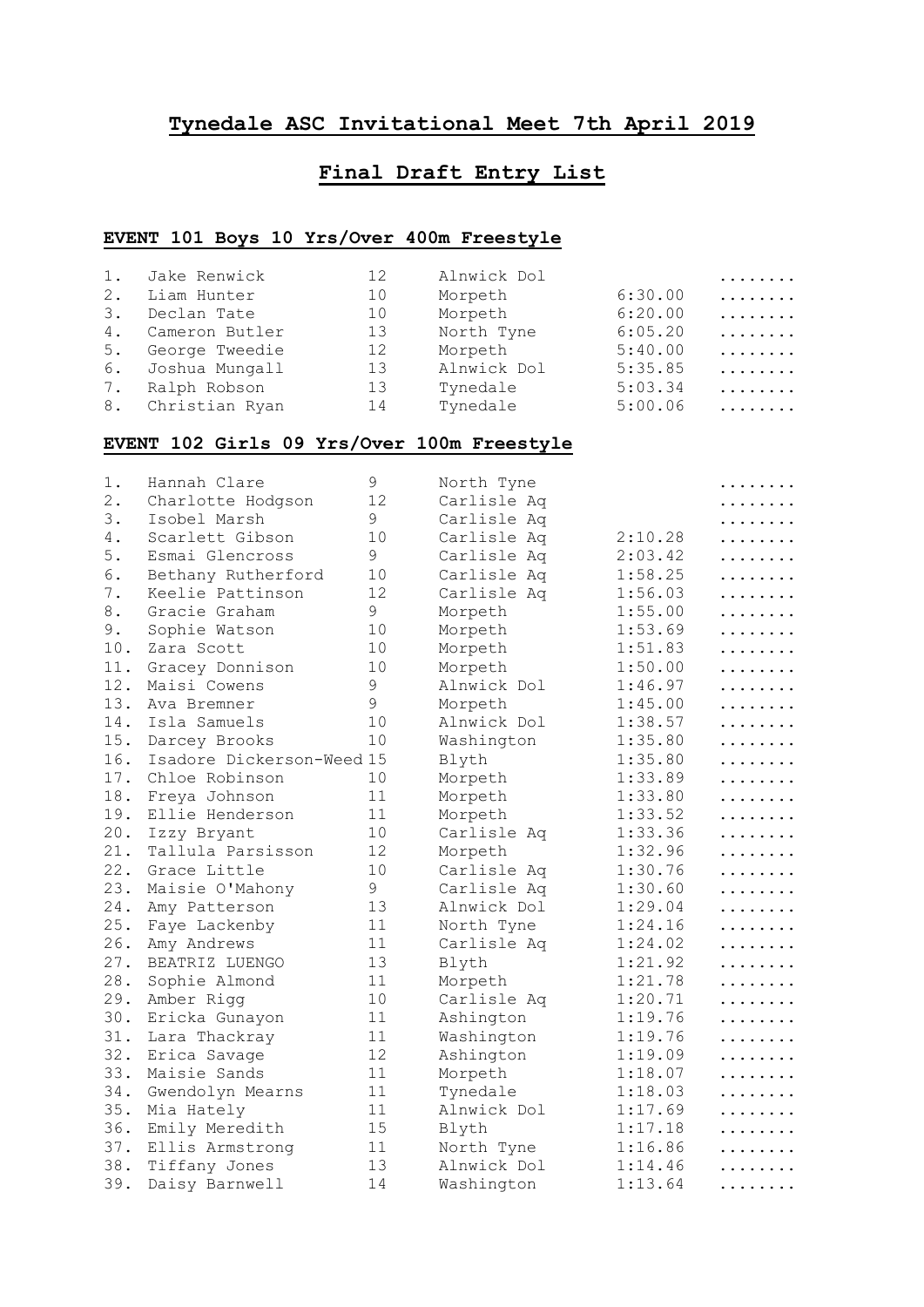| 40. | Amy Harrison              | 13 | Carlisle Aq | 1:12.72 | . |
|-----|---------------------------|----|-------------|---------|---|
| 41. | Nancy Mulholland          | 17 | Tynedale    | 1:12.38 | . |
| 42. | Elizabeth Van Hinsberg 12 |    | Tynedale    | 1:12.00 | . |
| 43. | Paige Bassett             | 14 | Carlisle Aq | 1:11.63 | . |
| 44. | Jessica Whitfield         | 14 | Morpeth     | 1:11.02 | . |
| 45. | Sophie Green              | 14 | Alnwick Dol | 1:10.70 | . |
| 46. | Jasmine Mewes             | 14 | Washington  | 1:10.66 | . |
| 47. | Nina Frankland            | 14 | Washington  | 1:10.09 | . |
|     | 48. Sophie Milburn        | 15 | Carlisle Aq | 1:08.73 | . |
| 49. | Emma Jones                | 13 | Carlisle Aq | 1:08.30 | . |
| 50. | Millie Craik              | 14 | Ashington   | 1:05.18 | . |
|     | 51. Lisa Thornley         | 17 | Tynedale    | 1:04.10 | . |
| 52. | Rebecca Wren              | 15 | Tynedale    | 1:03.12 | . |
| 53. | Naomi Ward                | 14 | Carlisle Aq | 1:02.81 | . |

#### **EVENT 103 Boys 09 Yrs/Over 100m Freestyle**

| $1$ . | Liam Attwell      | 10 | North Tyne  |         | . |
|-------|-------------------|----|-------------|---------|---|
| $2$ . | McKenzie Grierson | 11 | Carlisle Aq |         |   |
| 3.    | Roan Sewart       | 9  | Tynedale    |         | . |
| 4.    | Hamish Tweedie    | 10 | Morpeth     | 1:53.50 | . |
| 5.    | Rufus Skelton     | 12 | Carlisle Aq | 1:51.13 | . |
| 6.    | James Mowbay      | 10 | Blyth       | 1:46.50 | . |
| $7$ . | Theo Cousins      | 10 | Morpeth     | 1:41.96 | . |
| 8.    | Felix Renwick     | 10 | Alnwick Dol | 1:41.26 | . |
| 9.    | Sonni Mullin      | 9  | Ashington   | 1:40.25 | . |
| 10.   | Daragh Moody      | 10 | Morpeth     | 1:38.15 | . |
| 11.   | Dale Henderson    | 9  | Morpeth     | 1:37.37 | . |
| 12.   | James Finch       | 13 | Morpeth     | 1:37.13 | . |
| 13.   | Harry Tong        | 12 | Morpeth     | 1:35.00 | . |
| 14.   | Morgan Vincent    | 9  | Tynedale    | 1:35.00 | . |
| 15.   | Lewis Graham      | 12 | Blyth       | 1:32.34 |   |
| 16.   | Oscar Hodgson     | 10 | Carlisle Aq | 1:32.30 | . |
| 17.   | Joshua Cole       | 12 | Alnwick Dol | 1:28.01 | . |
| 18.   | Oliver Tomlinson  | 11 | Blyth       | 1:25.20 | . |
| 19.   | Maximus Lazonby   | 10 | Carlisle Aq | 1:24.38 | . |
| 20.   | Alfie Barr        | 11 | Alnwick Dol | 1:20.35 | . |
| 21.   | Ruaridh Batley    | 10 | Alnwick Dol | 1:20.00 | . |
| 22.   | Jacob Bensley     | 10 | Morpeth     | 1:18.73 | . |
| 23.   | Jack Elwers       | 15 | Carlisle Aq | 1:17.68 | . |
| 24.   | Jack Mole         | 12 | Blyth       | 1:17.12 | . |
| 25.   | Joe Yates         | 14 | Morpeth     | 1:13.69 |   |
| 26.   | Samuel Cook       | 16 | Blyth       | 1:10.75 |   |
| 27.   | Kyle English      | 14 | Tynedale    | 1:09.59 |   |
| 28.   | Max Holland       | 13 | North Tyne  | 1:09.59 |   |
| 29.   | Ralph Robson      | 13 | Tynedale    | 1:07.38 |   |
| 30.   | Jo Yu Liu         | 16 | Carlisle Aq | 1:05.97 |   |
| 31.   | Jamie Dykins      | 14 | Tynedale    | 1:04.33 | . |
| 32.   | Isaac Swarbrick   | 14 | Morpeth     | 1:03.82 | . |
| 33.   | Daniel Jones      | 15 | Tynedale    | 1:02.90 | . |
| 34.   | Benjamin Fish     | 14 | Alnwick Dol | 1:01.81 | . |
| 35.   | Matthew Jones     | 15 | Carlisle Aq | 58.44   | . |
| 36.   | Kes Fountain      | 16 | Carlisle Aq | 58.03   | . |

# **EVENT 104 Girls 09 Yrs/Over 50m Butterfly**

| 1. Lexie Slater | 10 Alnwick Dol | . |
|-----------------|----------------|---|
| 2. Grace Little | 10 Carlisle Aq | . |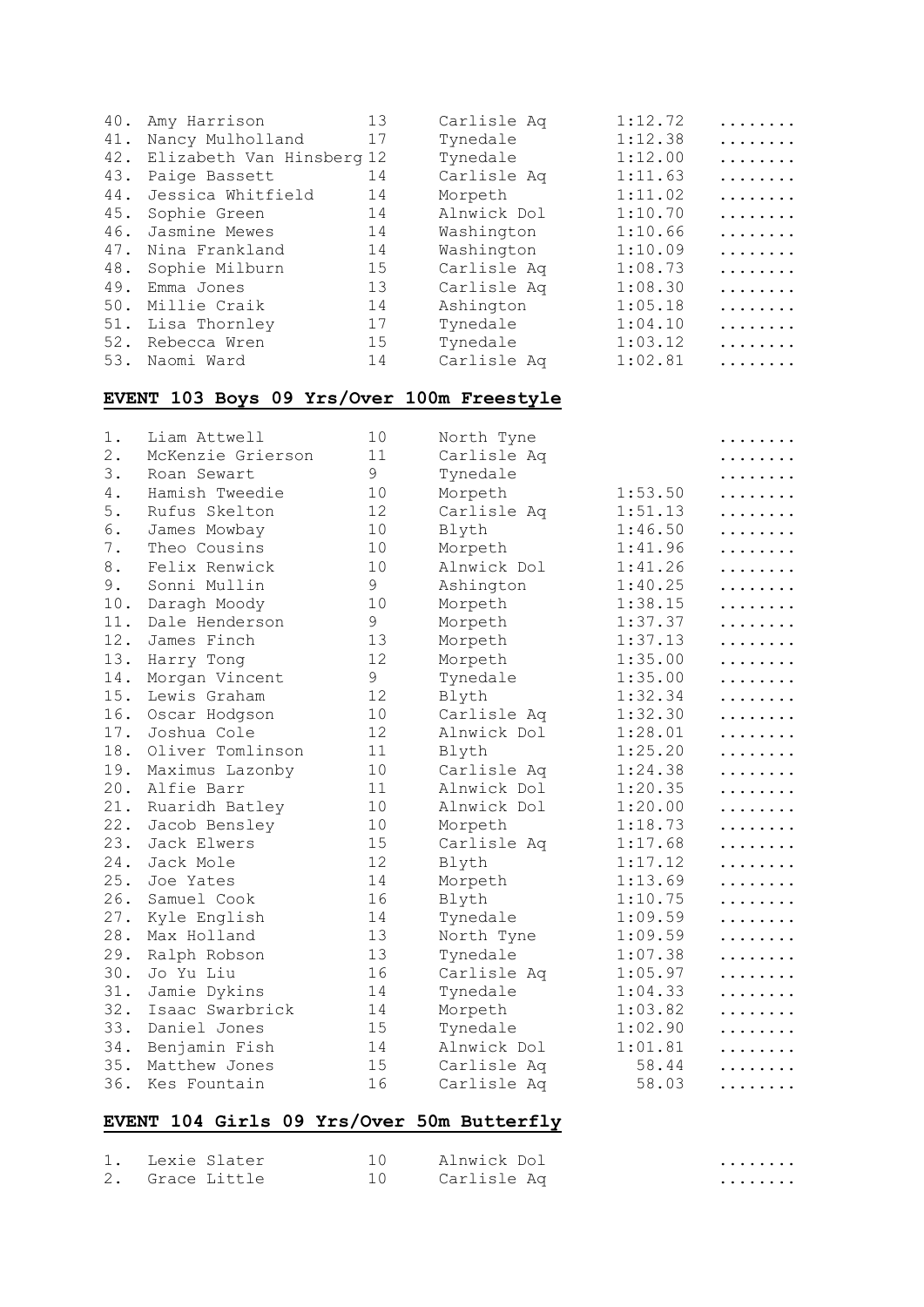| 3.     | Elizabeth Van Hinsberg 12         |    | Tynedale    |         | .              |
|--------|-----------------------------------|----|-------------|---------|----------------|
| 4.     | Holly Weldon                      | 11 | North Tyne  |         | .              |
| 5.     | Ellis Armstrong                   | 11 | North Tyne  |         | .              |
| 6.     | Sophie Clements                   | 12 | North Tyne  |         | .              |
| 7.     | Grace Scott                       | 9  | Tynedale    | 1:15.00 | .              |
| 8.     | Millie Rivers                     | 9  | Washington  | 1:07.80 | .              |
| 9.     | Abigail Wight                     | 10 | Washington  | 1:02.38 | .              |
| 10.    | Jessica Smith                     | 9  | Carlisle Aq | 1:02.21 | .              |
| 11.    | Maggie Copland                    | 9  | Tynedale    | 1:01.00 | .              |
| 12.    | Isla Samuels                      | 10 | Alnwick Dol | 57.54   | .              |
| 13.    | Gracey Donnison                   | 10 | Morpeth     | 57.51   | .              |
| 14.    | Emma Tomlinson                    | 9  | Blyth       | 55.28   | .              |
| 15.    | Izzy Bryant                       | 10 | Carlisle Aq | 54.03   | .              |
| 16.    | Amy Patterson                     | 13 | Alnwick Dol | 51.24   | .              |
| 17.    | Millie Barker                     | 9  | Ashington   | 50.14   | .              |
| 18.    | Abbi Parker                       | 13 | Ashington   | 50.01   | .              |
| 19.    | Emma Dewhirst                     | 9  | Morpeth     | 49.73   | .              |
| 20.    | Chloe Cadge                       | 10 | Tynedale    | 49.55   | .              |
| 21.    | Lucy Leja                         | 11 | Morpeth     | 48.81   | .              |
| 22.    | Maisie O'Mahony                   | 9  | Carlisle Aq | 45.89   | .              |
| 23.    | Chloe Robinson                    | 10 | Morpeth     | 45.29   | .              |
| 24.    | Alice Di Lullo                    | 13 | Tynedale    | 45.05   | .              |
| 25.    | BEATRIZ LUENGO                    | 13 | Blyth       | 44.06   | .              |
| 26.    | Lea Glencross                     | 11 | Carlisle Aq | 43.70   | .              |
| 27.    | Ellie Brown                       | 10 | Tynedale    | 43.57   | .              |
| 28.    | Mia Hately                        | 11 | Alnwick Dol | 42.79   | .              |
| 29.    | Rachel Huddleston                 | 11 | Tynedale    | 42.62   |                |
| 30.    |                                   | 11 | Carlisle Aq | 42.40   | .              |
| 31.    | Morgan Henderson<br>Lara Thackray | 11 |             | 41.30   | .              |
| 32.    |                                   | 12 | Washington  |         | .              |
| 33.    | Tesni Owen                        | 11 | Tynedale    | 41.11   | .              |
|        | Ericka Gunayon                    |    | Ashington   | 41.08   | .              |
| 34.    | Bobbi Turnbull                    | 15 | Blyth       | 40.19   | .              |
| 35.    | Aimee Gordon                      | 15 | Blyth       | 40.02   | .              |
| 36.    | Tiffany Jones                     | 13 | Alnwick Dol | 39.22   | .              |
| 37.    | Jessica Little                    | 16 | Blyth       | 39.02   | .              |
| 38.    | Evie Bell                         | 12 | Carlisle Aq | 38.96   | .              |
| 39.    | Charlotte Marsh                   | 11 | Carlisle Aq | 38.90   | .              |
| $40$ . | Ciara Thornley                    | 14 | Tynedale    | 38.54   | . <sub>.</sub> |
| 41.    | Jui Nadkarni                      | 13 | Blyth       | 38.43   | .              |
| 42.    | Maisie Sands                      | 11 | Morpeth     | 37.52   | .              |
| 43.    | Abigail Murray                    | 13 | Morpeth     | 36.87   | .              |
| 44.    | Nancy Mulholland                  | 17 | Tynedale    | 36.66   | .              |
| 45.    | Lauren Gordon                     | 17 | Blyth       | 34.83   | .              |
| 46.    | Jessica Whitfield                 | 14 | Morpeth     | 34.70   | .              |
| 47.    | Kimberley Robson                  | 15 | Alnwick Dol | 34.10   | .              |
| 48.    | Elle Mather                       | 13 | Alnwick Dol | 34.05   | .              |
| 49.    | Millie Craik                      | 14 | Ashington   | 33.00   | .              |
| $50.$  | Megan Coldwell                    | 12 | Tynedale    | 32.30   |                |
|        |                                   |    |             |         |                |

#### **EVENT 105 Boys 09 Yrs/Over 50m Butterfly**

|    | 1. Joe Palmer     | 11 | Tynedale    |         | . |
|----|-------------------|----|-------------|---------|---|
|    | 2. William Oliver | 9  | Alnwick Dol |         | . |
| 3. | McKenzie Grierson | 11 | Carlisle Aq |         | . |
|    | 4. Oscar Hodgson  | 10 | Carlisle Aq |         | . |
|    | 5. Lewis Graham   | 12 | Blyth       | 1:01.41 | . |
|    | 6. Liam Attwell   | 10 | North Tyne  | 57.48   | . |
|    | 7. Felix Renwick  | 10 | Alnwick Dol | 56.17   | . |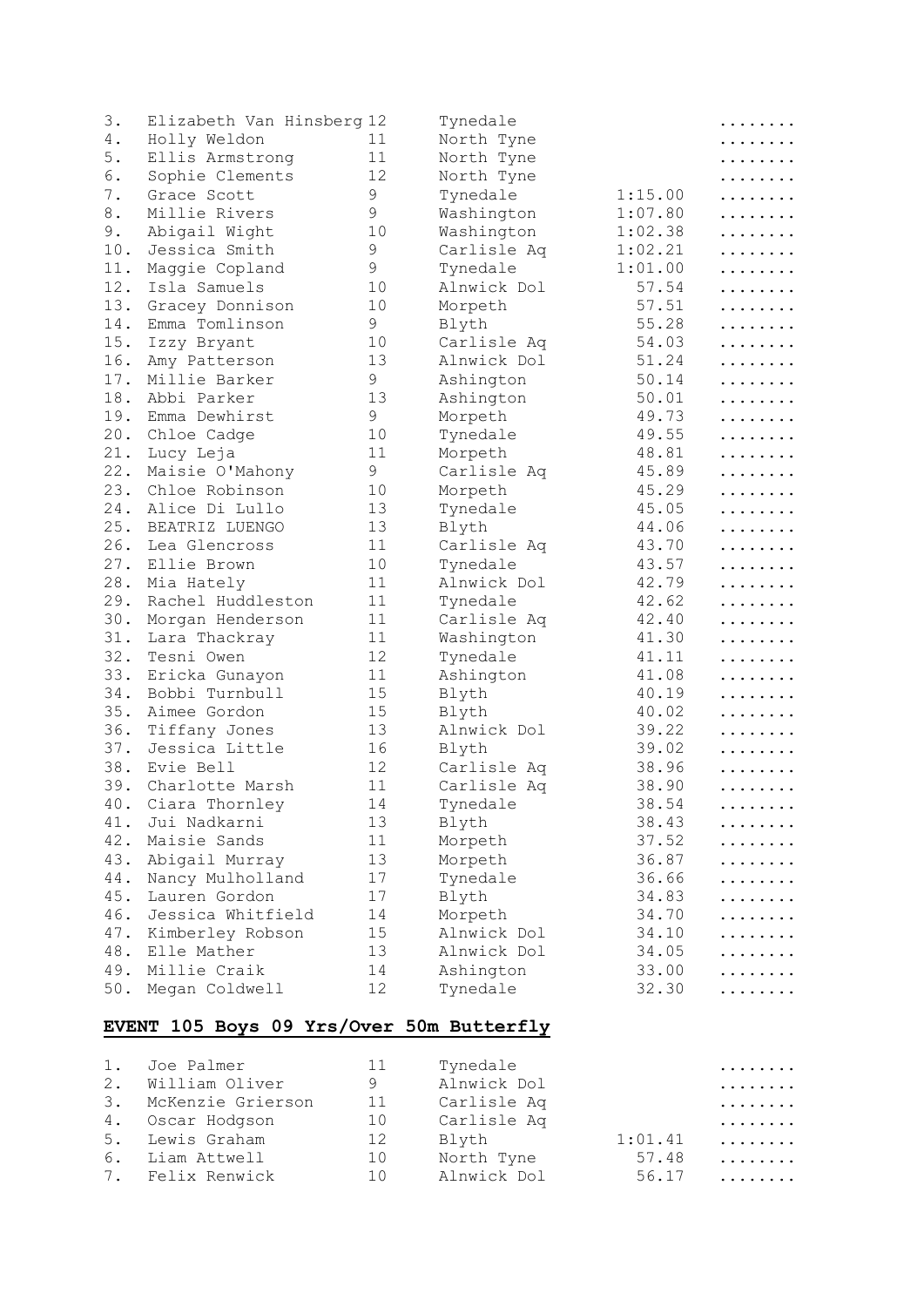| 8.  | Hamish Tweedie     | 10 | Morpeth     | 55.00 | . |
|-----|--------------------|----|-------------|-------|---|
| 9.  | Archie Hobrough    | 11 | Tynedale    | 48.14 | . |
| 10. | Matthew Huntley    | 11 | Blyth       | 47.59 | . |
| 11. | Harry Tong         | 12 | Morpeth     | 46.00 | . |
| 12. | Charlie Jackson    | 11 | Tynedale    | 45.48 | . |
| 13. | Jack Mole          | 12 | Blyth       | 41.84 | . |
| 14. | Harry Courtney     | 14 | Tynedale    | 38.45 | . |
| 15. | Sam Morton         | 10 | North Tyne  | 38.40 | . |
| 16. | Samuel Cook        | 16 | Blyth       | 37.31 | . |
| 17. | Andrew Beharie     | 16 | Blyth       | 35.70 | . |
| 18. | Callum Gilroy      | 19 | Blyth       | 35.66 | . |
| 19. | Max Holland        | 13 | North Tyne  | 35.10 | . |
| 20. | Jamie Dykins       | 14 | Tynedale    | 34.95 | . |
| 21. | Oliver Thew        | 14 | Alnwick Dol | 32.52 | . |
| 22. | Shay Lowery        | 14 | Tynedale    | 32.23 | . |
| 23. | Christian Ryan     | 14 | Tynedale    | 32.09 | . |
| 24. | Jo Yu Liu          | 16 | Carlisle Aq | 31.47 | . |
| 25. | Isaac Swarbrick    | 14 | Morpeth     | 31.47 | . |
| 26. | Oliver Welch       | 14 | Ashington   | 30.80 | . |
| 27. | Christopher Cowing | 16 | Carlisle Aq | 30.34 | . |
| 28. | Cameron Lackey     | 17 | Tynedale    | 30.17 | . |
| 29. | Joseph Huntley     | 17 | Blyth       | 29.00 | . |

#### **EVENT 106 Girls 09 Yrs/Over 200m Breaststroke**

| $1$ . | Lucy Reay                 | 10 | Carlisle Aq |         | . |
|-------|---------------------------|----|-------------|---------|---|
| $2$ . | Jessica Elliott           | 12 | Washington  |         | . |
| 3.    | Darcey Brooks             | 10 | Washington  |         | . |
| 4.    | Abigail Wight             | 10 | Washington  |         | . |
| 5.    | Charlotte Hodgson         | 12 | Carlisle Aq |         |   |
| 6.    | Maisi Cowens              | 9  | Alnwick Dol | 5:05.49 | . |
| 7.    | Esmai Glencross           | 9  | Carlisle Aq | 4:58.42 | . |
| 8.    | Millie Rivers             | 9  | Washington  | 4:45.00 | . |
| 9.    | Martha Holland            | 11 | North Tyne  | 4:18.41 | . |
| 10.   | Rebecca Murray            | 11 | Morpeth     | 4:13.67 | . |
| 11.   | Isla Samuels              | 10 | Alnwick Dol | 4:07.04 | . |
| 12.   | Tallula Parsisson         | 12 | Morpeth     | 4:06.14 | . |
| 13.   | Ava Findlay               | 10 | Alnwick Dol | 4:05.89 | . |
| 14.   | Lea Glencross             | 11 | Carlisle Aq | 3:54.21 | . |
| 15.   | Mia Hately                | 11 | Alnwick Dol | 3:53.15 | . |
| 16.   | Elizabeth Van Hinsberg 12 |    | Tynedale    | 3:50.98 | . |
| 17.   | Freya Johnson             | 11 | Morpeth     | 3:50.74 | . |
| 18.   | Sophie Almond             | 11 | Morpeth     | 3:41.09 | . |
| 19.   | Emily Meredith            | 15 | Blyth       | 3:36.00 | . |
| 20.   | Amber Rigg                | 10 | Carlisle Aq | 3:32.89 | . |
| 21.   | Halle Seymour             | 13 | Tynedale    | 3:30.19 | . |
| 22.   | Faye Lackenby             | 11 | North Tyne  | 3:29.07 | . |
| 23.   | Molly Holland             | 15 | North Tyne  | 3:25.54 | . |
| 24.   | Olivia O'Mahony           | 11 | Carlisle Aq | 3:22.57 | . |
| 25.   | Eloise Dickerson-Weedy 17 |    | Blyth       | 3:05.00 | . |
| 26.   | Naomi Ward                | 14 | Carlisle Aq | 2:52.23 | . |

## **EVENT 107 Boys 09 Yrs/Over 200m Breaststroke**

| 1. Thomas Bradley | 11 | Carlisle Aq |           | . |
|-------------------|----|-------------|-----------|---|
| 2. Jacob Bensley  | 10 | Morpeth     | $4:10.00$ |   |
| 3. Declan Tate    | 10 | Morpeth     | $4:00.88$ |   |
| 4. Liam Hunter    | 10 | Morpeth     | $3:43.84$ |   |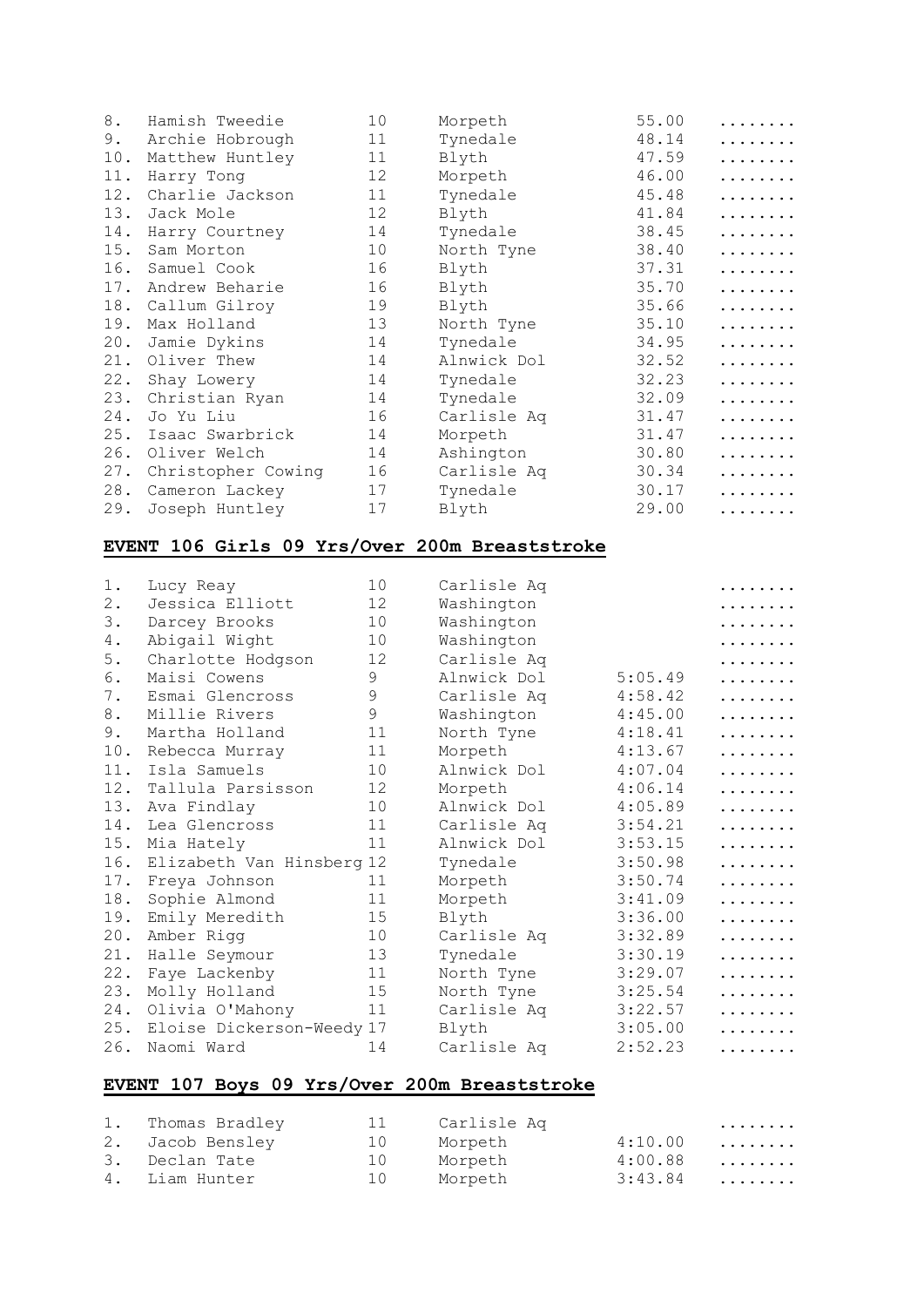| 5.  | Jack Elwers           | 15 | Carlisle Aq | 3:40.14 | . |
|-----|-----------------------|----|-------------|---------|---|
| 6.  | Jake Renwick          | 12 | Alnwick Dol | 3:33.36 | . |
| 7.  | Joel Arries           | 13 | Ashington   | 3:25.63 | . |
| 8.  | Andrew Beharie        | 16 | Blyth       | 3:20.00 | . |
| 9.  | Sam Livingstone       | 11 | Morpeth     | 3:19.63 | . |
| 10. | Zachary Cousins       | 12 | Morpeth     | 3:14.62 | . |
| 11. | George Tweedie        | 12 | Morpeth     | 3:14.54 | . |
|     | 12. Alaster Hartworth | 12 | Morpeth     | 3:08.80 | . |
|     | 13. Oliver Thew       | 14 | Alnwick Dol | 2:58.18 | . |
|     | 14. Kes Fountain      | 16 | Carlisle Aq | 2:52.73 | . |
|     | 15. Gregor Batley     | 13 | Alnwick Dol | 2:52.34 | . |
|     | 16. Jake Hewitt       | 14 | Morpeth     | 2:50.00 | . |

## **EVENT 108 Girls 09 Yrs/Over 100m Backstroke**

| $1$ . | Isabel Hammersley | 11 | Tynedale    |         | . |
|-------|-------------------|----|-------------|---------|---|
| 2.    | Lexie Slater      | 10 | Alnwick Dol |         | . |
| 3.    | Isobel Marsh      | 9  | Carlisle Aq |         | . |
| 4.    | Keelie Pattinson  | 12 | Carlisle Aq |         | . |
| 5.    | Olivia Courtney   | 10 | Tynedale    | 1:56.61 | . |
| 6.    | Lucy Leja         | 11 | Morpeth     | 1:55.00 | . |
| 7.    | Isla Samuels      | 10 | Alnwick Dol | 1:49.90 | . |
| 8.    | Holly Weldon      | 11 | North Tyne  | 1:49.72 | . |
| 9.    | Darcey Brooks     | 10 | Washington  | 1:48.69 | . |
| 10.   | Chloe Robinson    | 10 | Morpeth     | 1:46.97 | . |
| 11.   | Ellie Henderson   | 11 | Morpeth     | 1:46.56 | . |
| 12.   | Emily Stephenson  | 15 | Blyth       | 1:46.56 | . |
| 13.   | Rachel Huddleston | 11 | Tynedale    | 1:40.00 | . |
| 14.   | Isla Bell         | 9  | Carlisle Aq | 1:35.91 | . |
| 15.   | BEATRIZ LUENGO    | 13 | Blyth       | 1:35.40 | . |
| 16.   | Emily Meredith    | 15 | Blyth       | 1:33.51 | . |
| 17.   | Amy Harrison      | 13 | Carlisle Aq | 1:27.06 | . |
| 18.   | Charlotte Marsh   | 11 | Carlisle Aq | 1:24.93 | . |
| 19.   | Ailsa Batley      | 15 | Alnwick Dol | 1:22.29 | . |
| 20.   | Jenna Carruthers  | 12 | Carlisle Aq | 1:21.72 | . |
| 21.   | Sophie Green      | 14 | Alnwick Dol | 1:21.58 | . |
| 22.   | Jasmine Mewes     | 14 | Washington  | 1:21.11 | . |
| 23.   | Emma Jones        | 13 | Carlisle Aq | 1:19.18 | . |
| 24.   | Megan Coldwell    | 12 | Tynedale    | 1:16.30 | . |
| 25.   | Faye Milburn      | 13 | Carlisle Aq | 1:13.74 | . |
| 26.   | Rebecca Wren      | 15 | Tynedale    | 1:11.85 | . |
| 27.   | Lisa Thornley     | 17 | Tynedale    | 1:10.70 | . |

# **EVENT 109 Boys 09 Yrs/Over 100m Backstroke**

| $1$ . | McKenzie Grierson         | 11 | Carlisle Aq |         | . |
|-------|---------------------------|----|-------------|---------|---|
| 2.    | Liam Attwell              | 10 | North Tyne  |         | . |
| 3.    | Samuel Jolly              | 16 | Tynedale    |         | . |
| 4.    | Dale Henderson            | 9  | Morpeth     | 1:48.00 | . |
| 5.    | Ben Stephenson            | 12 | Blyth       | 1:46.56 | . |
| 6.    | Lewis Graham              | 12 | Blyth       | 1:41.82 | . |
| 7.    | Daragh Moody              | 10 | Morpeth     | 1:40.18 | . |
| 8.    | Archie Hobrough           | 11 | Tynedale    | 1:39.03 | . |
| 9.    | Harri Birtwhistle-Hugh 11 |    | Carlisle Aq | 1:38.61 | . |
| 10.   | Sam Morton                | 10 | North Tyne  | 1:38.09 | . |
| 11.   | Oliver Tomlinson          | 11 | Blyth       | 1:37.90 | . |
| 12.   | Joshua Cole               | 12 | Alnwick Dol | 1:34.84 | . |
|       | 13. Alfie Barr            | 11 | Alnwick Dol | 1:34.12 | . |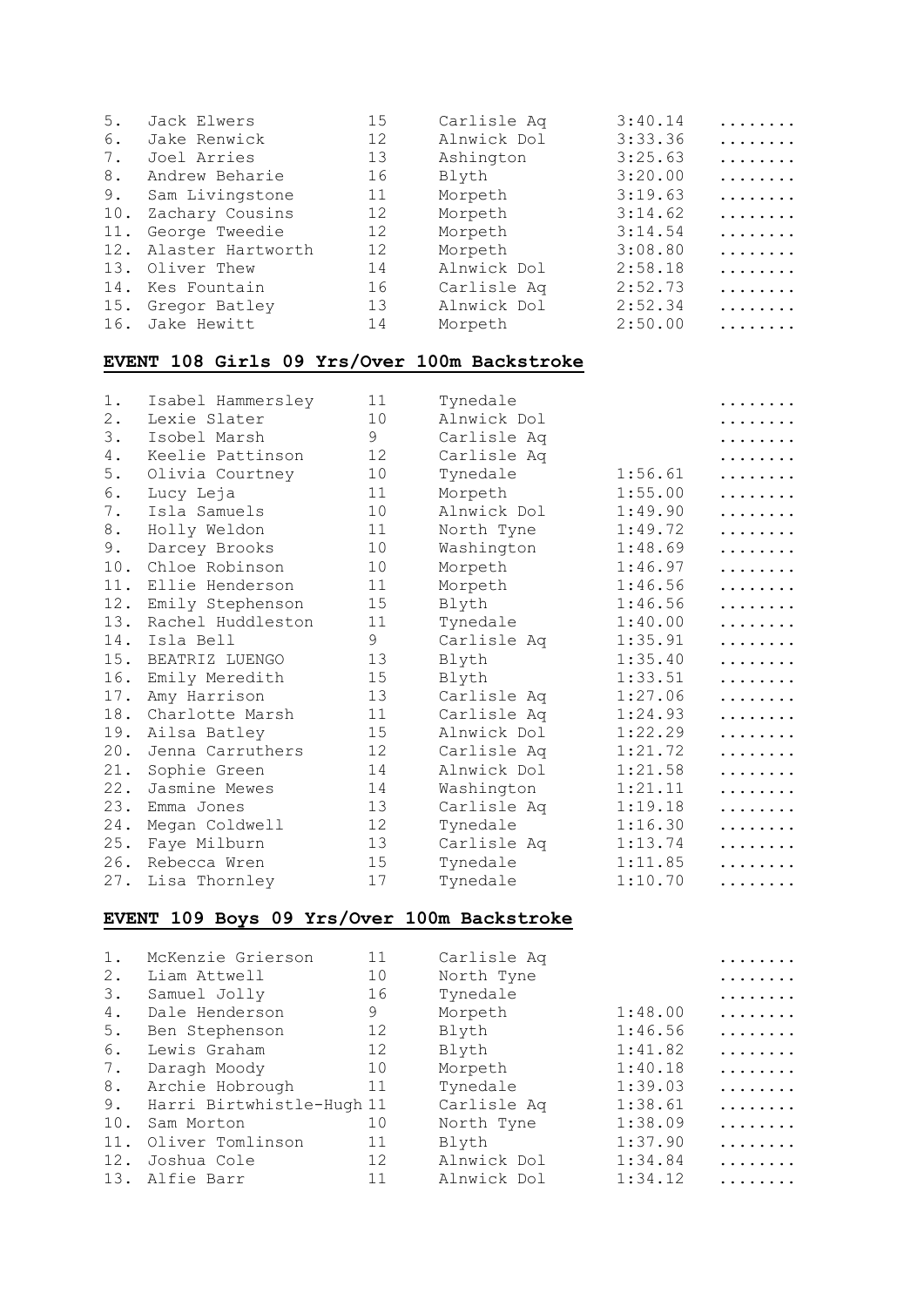| 14. Zachary Cousins  | 12 | Morpeth     | 1:32.06 | . |
|----------------------|----|-------------|---------|---|
| 15. Henry Brett      | 12 | Morpeth     | 1:23.51 | . |
| 16. Joshua Mungall   | 13 | Alnwick Dol | 1:21.96 | . |
| 17. Andrew Beharie   | 16 | Blyth       | 1:18.85 | . |
| 18. Benji Gillingham | 16 | Alnwick Dol | 1:12.58 | . |
| 19. Isaac Swarbrick  | 14 | Morpeth     | 1:12.30 | . |
| 20. Cameron Lackey   | 17 | Tynedale    | 1:05.00 | . |

## **EVENT 110 Girls 09 Yrs/Over 200m Butterfly**

| 1. Rebecca Moon | 13 North Tyne  | $3:08.65$ |  |
|-----------------|----------------|-----------|--|
| 2. Faye Milburn | 13 Carlisle Aq | 2:41.47   |  |

#### **EVENT 111 Boys 09 Yrs/Over 200m Butterfly**

| 1. Ben Scott      | 11 | Tynedale  | $3:22.00$ |  |
|-------------------|----|-----------|-----------|--|
| 2. Oliver Welch   | 14 | Ashington | 2:40.90   |  |
| 3. Harry Courtney | 14 | Tynedale  | 2:37.00   |  |

#### **EVENT 112 Girls 09 Yrs/Over 50m Backstroke**

| $1$ . | Isabella Nattrass         | 10          | Washington  |         | . |
|-------|---------------------------|-------------|-------------|---------|---|
| 2.    | Robyn Packard             | 10          | Alnwick Dol |         | . |
| 3.    | Amy Moon                  | 11          | North Tyne  |         |   |
| 4.    | Hannah Clare              | 9           | North Tyne  |         |   |
| 5.    | Elle Mather               | 13          | Alnwick Dol |         |   |
| 6.    | Sophie McLaren            | 12          | Alnwick Dol |         |   |
| 7.    | Jessica Wharton           | 11          | Carlisle Aq |         |   |
| 8.    | Grace Scott               | $\mathsf 9$ | Tynedale    | 1:10.00 | . |
| 9.    | Hollie Henderson          | $\mathsf 9$ | Carlisle Aq | 1:07.66 | . |
| 10.   | Maggie Copland            | 9           | Tynedale    | 1:01.00 | . |
| 11.   | Bethany Rutherford        | 10          | Carlisle Aq | 57.39   | . |
| 12.   | Gracie Graham             | 9           | Morpeth     | 57.10   | . |
| 13.   | Keelie Pattinson          | 12          | Carlisle Aq | 56.62   | . |
| 14.   | Emma Tomlinson            | 9           | Blyth       | 56.16   | . |
| 15.   | Jessica Smith             | 9           | Carlisle Aq | 54.61   | . |
| 16.   | Scarlett Gibson           | 10          | Carlisle Aq | 54.32   | . |
| 17.   | Sophie Watson             | 10          | Morpeth     | 53.81   | . |
| 18.   | Martha Holland            | 11          | North Tyne  | 53.28   | . |
| 19.   | Zara Scott                | 10          | Morpeth     | 53.06   | . |
| 20.   | Sophia Bouguila           | 11          | Carlisle Aq | 52.72   | . |
| 21.   | Charlotte Hodgson         | 12          | Carlisle Aq | 52.50   | . |
| 22.   | Sophie Clements           | 12          | North Tyne  | 49.88   | . |
| 23.   | Lucy Reay                 | 10          | Carlisle Aq | 49.66   | . |
| 24.   | Emily Stephenson          | 15          | Blyth       | 49.17   | . |
| 25.   | Isadore Dickerson-Weed 15 |             | Blyth       | 48.48   | . |
| 26.   | Isabel Hammersley         | 11          | Tynedale    | 47.57   | . |
| 27.   | Ava Findlay               | 10          | Alnwick Dol | 47.32   | . |
| 28.   | Abbi Parker               | 13          | Ashington   | 47.30   | . |
| 29.   | Chloe Cadge               | 10          | Tynedale    | 46.67   | . |
| 30.   | Millie Barker             | 9           | Ashington   | 46.44   | . |
| 31.   | Alice Di Lullo            | 13          | Tynedale    | 46.29   | . |
| 32.   | Heidi Robertson           | 11          | Ashington   | 44.35   | . |
| 33.   | Isla Bell                 | 9           | Carlisle Aq | 44.24   | . |
| 34.   | Lara Thackray             | 11          | Washington  | 42.95   | . |
| 35.   | Ellie Brown               | 10          | Tynedale    | 42.91   | . |
| 36.   | Erica Savage              | 12          | Ashington   | 42.80   | . |
| 37.   | Gwendolyn Mearns          | 11          | Tynedale    | 41.73   | . |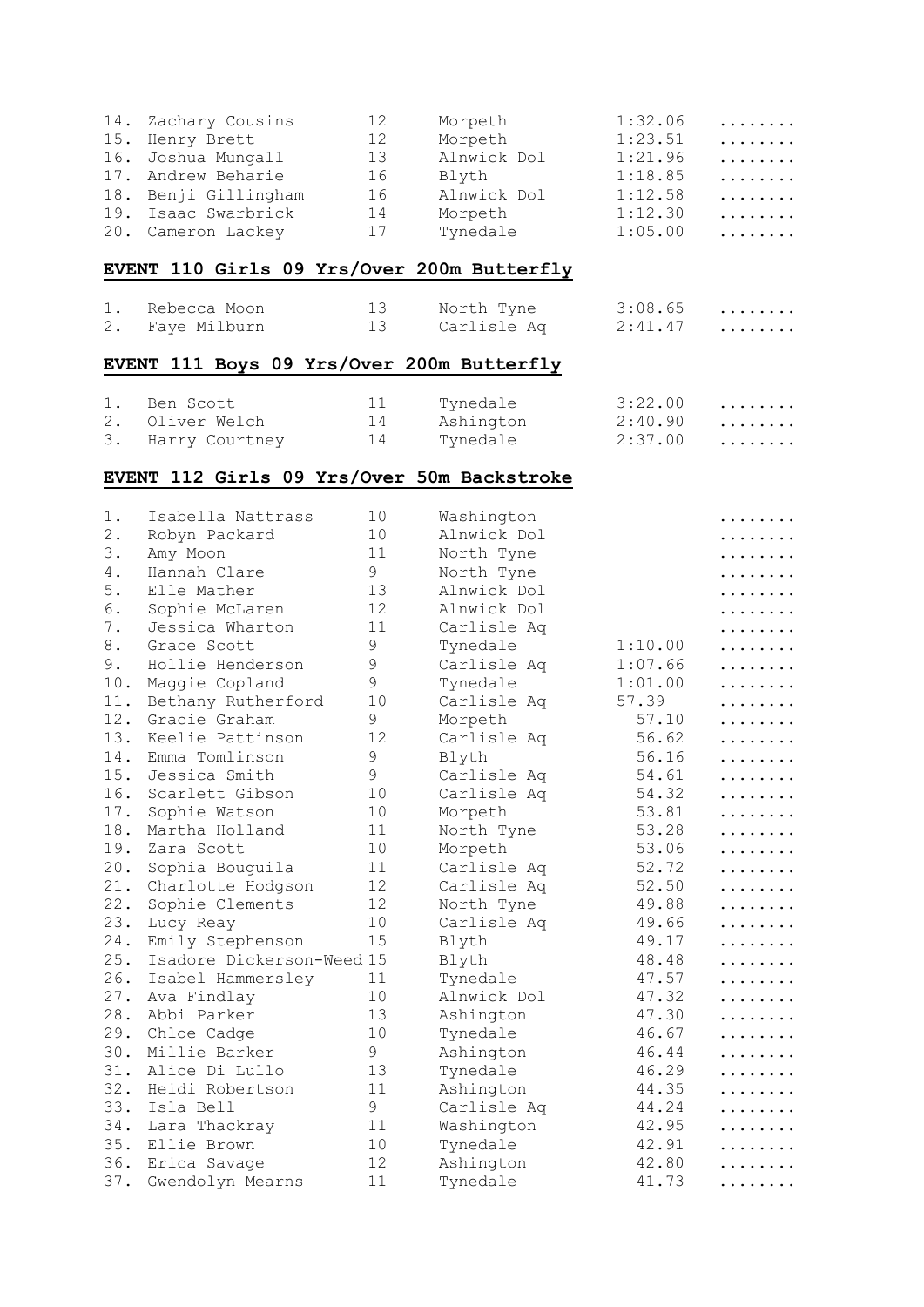| 38.   | Scarlett Robertson                        | 14 | Ashington   | 41.40   | . |
|-------|-------------------------------------------|----|-------------|---------|---|
| 39.   | Evie Bell                                 | 12 | Carlisle Aq | 38.92   | . |
| 40.   | Ciara Thornley                            | 14 | Tynedale    | 38.68   | . |
| 41.   | Olivia O'Mahony                           | 11 | Carlisle Aq | 37.76   | . |
| 42.   | Jenna Carruthers                          | 12 | Carlisle Aq | 37.64   | . |
| 43.   | Jessica Little                            | 16 | Blyth       | 36.75   | . |
| 44.   | Jui Nadkarni                              | 13 | Blyth       | 36.69   | . |
| 45.   | Millie Bell                               | 14 | Carlisle Aq | 34.50   | . |
| 46.   | Faye Milburn                              | 13 | Carlisle Aq | 34.29   | . |
| 47.   | Lisa Thornley                             | 17 | Tynedale    | 32.20   | . |
| 48.   | Naomi Ward                                | 14 | Carlisle Aq | 32.02   | . |
|       | EVENT 113 Boys 09 Yrs/Over 50m Backstroke |    |             |         |   |
|       |                                           |    |             |         |   |
| 1.    | Nathaniel Jones                           | 10 | Carlisle Aq |         | . |
| $2$ . | Bradley Forster                           | 11 | Carlisle Aq |         | . |
| 3.    | William Oliver                            | 9  | Alnwick Dol |         | . |
| 4.    | Leon Blair                                | 11 | Carlisle Aq |         | . |
| 5.    | Tom Robinson                              | 10 | Alnwick Dol |         | . |
| 6.    | Roan Sewart                               | 9  | Tynedale    | 1:04.00 | . |
| 7.    | Morgan Vincent                            | 9  | Tynedale    | 55.00   | . |
| 8.    | Sonni Mullin                              | 9  | Ashington   | 54.43   | . |
| 9.    | Liam Attwell                              | 10 | North Tyne  | 54.34   | . |
| 10.   | James Finch                               | 13 | Morpeth     | 54.14   | . |
| 11.   | Joseph Cowing                             | 11 | Carlisle Aq | 53.44   | . |
| 12.   | Joe Palmer                                | 11 | Tynedale    | 53.11   | . |
| 13.   | James Mowbay                              | 10 | Blyth       | 52.65   | . |
| 14.   | Rufus Skelton                             | 12 | Carlisle Aq | 51.77   | . |
| 15.   | Cameron Taylor                            | 11 | North Tyne  | 51.40   | . |
| 16.   | Matthew Huntley                           | 11 | Blyth       | 49.60   | . |
| 17.   | Cameron Butler                            | 13 | North Tyne  | 49.58   | . |
| 18.   | Lewis Graham                              | 12 | Blyth       | 49.02   | . |
| 19.   | Theo Cousins                              | 10 | Morpeth     | 47.60   | . |
| 20.   | Thomas Bradley                            | 11 | Carlisle Aq | 46.31   | . |
| 21.   | Daragh Moody                              | 10 | Morpeth     | 46.02   | . |
| 22.   | Harry Tong                                | 12 | Morpeth     | 46.00   | . |
| 23.   | Ben Stephenson                            | 12 | Blyth       | 45.35   | . |
| 24.   | Maximus Lazonby                           | 10 | Carlisle Aq | 43.80   | . |
| 25.   | Jack Mole                                 | 12 | Blyth       | 40.58   | . |
| 26.   | Sam Livingstone                           | 11 | Morpeth     | 40.05   | . |
| 27.   | Max Holland                               | 13 | North Tyne  | 38.39   | . |
| 28.   | Kyle English                              | 14 | Tynedale    | 37.92   | . |
| 29.   | Samuel Cook                               | 16 | Blyth       | 37.70   |   |
| 30.   | Alfie Barr                                | 11 | Alnwick Dol | 37.60   |   |
| 31.   | Callum Gilroy                             | 19 | Blyth       | 37.09   | . |
| 32.   | Andrew Beharie                            | 16 | Blyth       | 36.01   |   |
| 33.   | Jamie Dykins                              | 14 | Tynedale    | 35.70   |   |
| 34.   | Shay Lowery                               | 14 | Tynedale    | 33.52   | . |
| 35.   |                                           | 17 | Blyth       | 32.46   |   |
| 36.   | Joseph Huntley                            | 16 |             | 30.70   | . |
| 37.   | Kes Fountain                              | 16 | Carlisle Aq |         | . |
|       | Benji Gillingham                          |    | Alnwick Dol | 30.61   | . |
| 38.   | Cameron Lackey                            | 17 | Tynedale    | 29.80   |   |

## **EVENT 114 Girls 09 Yrs/Over 200m Freestyle**

| 1. Amy Moon         | 11 | North Tyne          | . |
|---------------------|----|---------------------|---|
| 2. Holly Weldon     |    | 11       North Tyne | . |
| 3. Morgan Henderson |    | 11 Carlisle Aq      | . |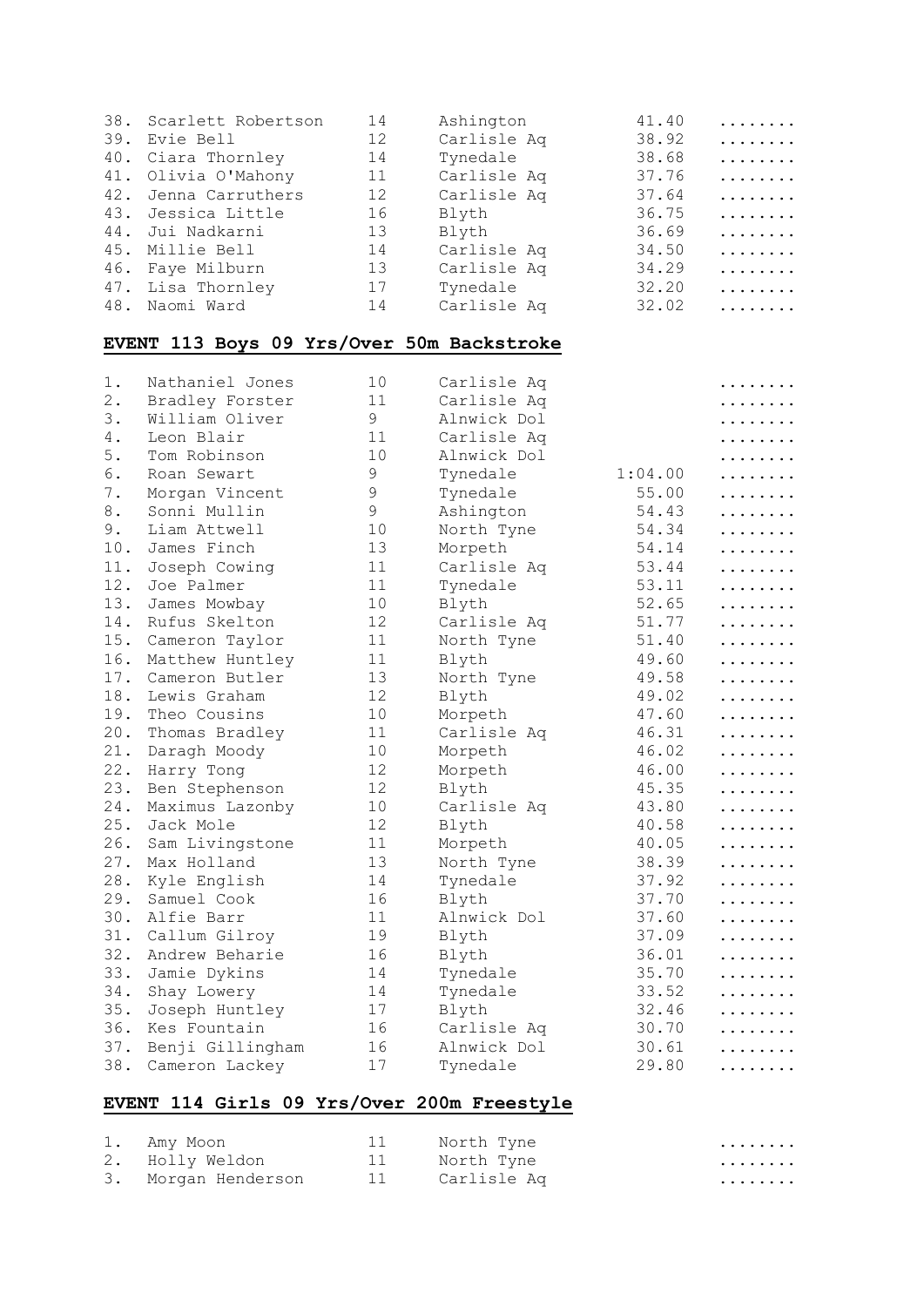| 4.  | Amy Andrews               | 11 | Carlisle Aq |         | . |
|-----|---------------------------|----|-------------|---------|---|
| 5.  | Rebecca Moon              | 13 | North Tyne  |         | . |
| 6.  | Olivia Courtney           | 10 | Tynedale    | 3:56.39 | . |
| 7.  | Ava Bremner               | 9  | Morpeth     | 3:45.00 | . |
| 8.  | Emma Dewhirst             | 9  | Morpeth     | 3:40.00 | . |
| 9.  | Emily Rogers              | 15 | Washington  | 3:15.82 | . |
| 10. | Lara Thackray             | 11 | Washington  | 2:58.16 | . |
| 11. | BEATRIZ LUENGO            | 13 | Blyth       | 2:57.98 | . |
| 12. | Sophie Almond             | 11 | Morpeth     | 2:56.08 | . |
| 13. | Rachel Huddleston         | 11 | Tynedale    | 2:49.69 | . |
| 14. | Ericka Gunayon            | 11 | Ashington   | 2:48.87 | . |
| 15. | Abigail Murray            | 13 | Morpeth     | 2:48.70 | . |
| 16. | Daisy Barnwell            | 14 | Washington  | 2:43.90 | . |
| 17. | Nina Frankland            | 14 | Washington  | 2:42.99 | . |
| 18. | Halle Seymour             | 13 | Tynedale    | 2:37.83 | . |
| 19. | Aimee Gordon              | 15 | Blyth       | 2:36.00 | . |
| 20. | Ailsa Batley              | 15 | Alnwick Dol | 2:35.87 | . |
| 21. | Paige Bassett             | 14 | Carlisle Aq | 2:35.13 | . |
| 22. | Eloise Dickerson-Weedy 17 |    | Blyth       | 2:34.00 | . |
| 23. | Lauren Gordon             | 17 | Blyth       | 2:27.82 | . |
| 24. | Sophie Milburn            | 15 | Carlisle Aq | 2:26.82 | . |
| 25. | Kimberley Robson          | 15 | Alnwick Dol | 2:24.10 | . |
| 26. | Millie Bell               | 14 | Carlisle Aq | 2:20.71 | . |
| 27. | Lisa Thornley             | 17 | Tynedale    | 2:17.10 | . |
|     |                           |    |             |         |   |

#### **EVENT 115 Boys 09 Yrs/Over 200m Freestyle**

| 1.  | Roan Sewart       | 9  | Tynedale    |         |   |
|-----|-------------------|----|-------------|---------|---|
| 2.  | Dale Henderson    | 9  | Morpeth     | 3:40.00 | . |
| 3.  | Daragh Moody      | 10 | Morpeth     | 3:35.00 | . |
| 4.  | Cameron Butler    | 13 | North Tyne  | 3:05.58 | . |
| 5.  | Archie Hobrough   | 11 | Tynedale    | 3:05.00 | . |
| 6.  | Charlie Jackson   | 11 | Tynedale    | 3:04.80 | . |
| 7.  | Jacob Bensley     | 10 | Morpeth     | 3:04.50 | . |
| 8.  | Ruaridh Batley    | 10 | Alnwick Dol | 2:59.29 | . |
| 9.  | Ben Scott         | 11 | Tynedale    | 2:55.92 | . |
| 10. | Henry Brett       | 12 | Morpeth     | 2:50.10 | . |
| 11. | Alaster Hartworth | 12 | Morpeth     | 2:43.31 | . |
| 12. | Joel Arries       | 13 | Ashington   | 2:38.84 | . |
| 13. | Joe Yates         | 14 | Morpeth     | 2:38.22 | . |
| 14. | Jake Hewitt       | 14 | Morpeth     | 2:28.12 | . |
| 15. | Ralph Robson      | 13 | Tynedale    | 2:24.36 | . |
| 16. | Gregor Batley     | 13 | Alnwick Dol | 2:20.00 | . |
| 17. | Benjamin Fish     | 14 | Alnwick Dol | 2:18.95 |   |
| 18. | Daniel Jones      | 15 | Tynedale    | 2:13.58 |   |
| 19. | Matthew Jones     | 15 | Carlisle Ag | 2:05.88 | . |

## **EVENT 201 Girls 10 Yrs/Over 400m Freestyle**

| 1. | Amber Rigg       | 10 | Carlisle Aq |         | . |
|----|------------------|----|-------------|---------|---|
| 2. | Sophie Clements  | 12 | North Tyne  |         | . |
| 3. | Charlotte Marsh  | 11 | Carlisle Aq |         | . |
| 4. | Morgan Henderson | 11 | Carlisle Aq |         | . |
| 5. | Erica Savage     | 12 | Ashington   | 6:45.99 | . |
| 6. | Alice Di Lullo   | 13 | Tynedale    | 6:21.15 | . |
| 7. | Maisie Sands     | 11 | Morpeth     | 5:55.14 | . |
| 8. | Halle Seymour    | 13 | Tynedale    | 5:47.63 | . |
| 9. | Jasmine Mewes    | 14 | Washington  | 5:33.25 | . |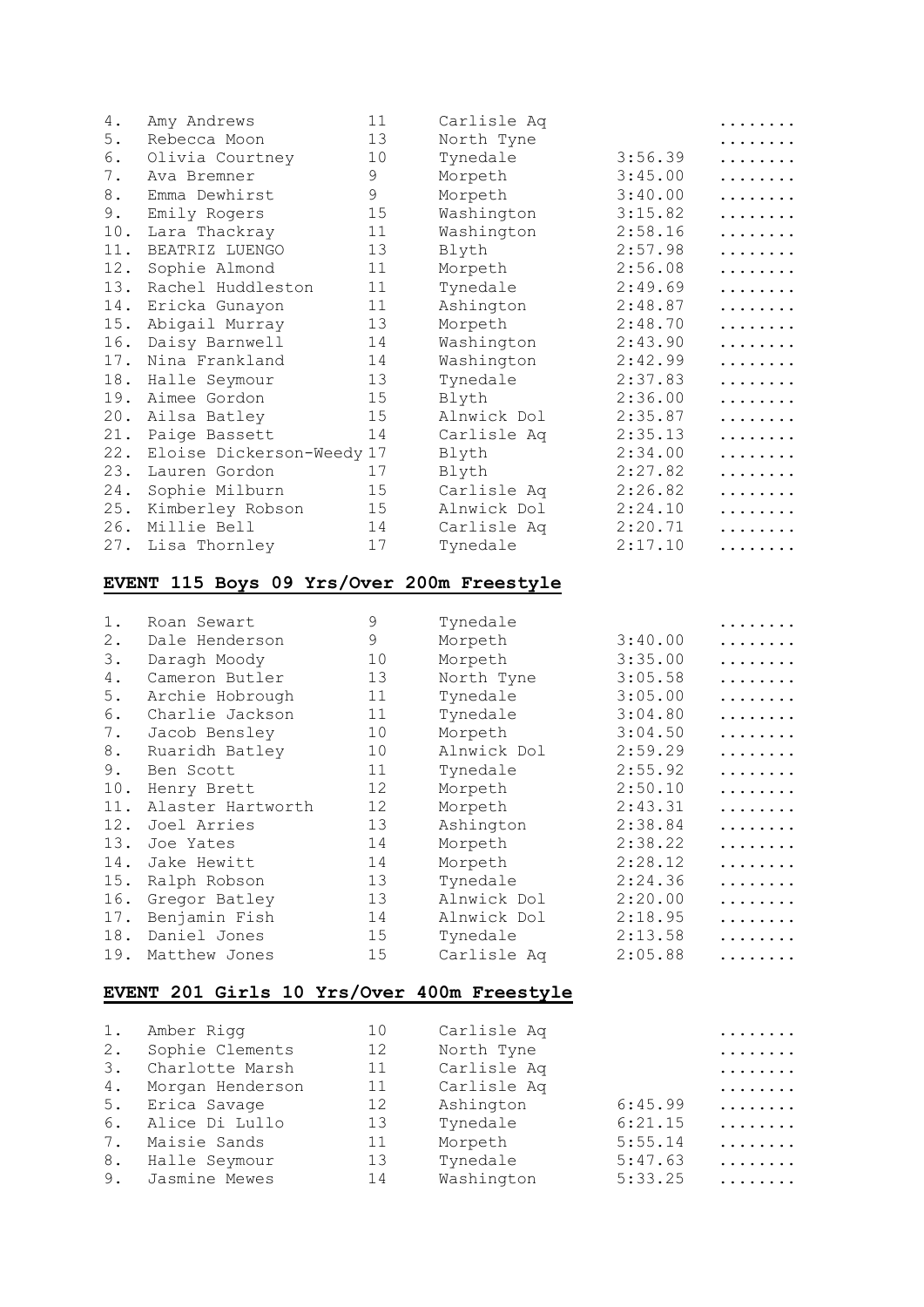| 10. Paige Bassett    | 14 | Carlisle Aq | 5:31.23 | .        |
|----------------------|----|-------------|---------|----------|
| 11. Jenna Carruthers | 12 | Carlisle Aq | 5:29.24 | $\ldots$ |
| 12. Olivia O'Mahony  | 11 | Carlisle Aq | 5:21.41 | .        |
| 13. Megan Coldwell   | 12 | Tynedale    | 5:10.00 | .        |
| 14. Ciara Thornley   | 14 | Tynedale    | 5:06.63 | .        |
| 15. Rebecca Wren     | 15 | Tynedale    | 4:41.69 | .        |

## **EVENT 202 Boys 09 Yrs/Over 50m Breaststroke**

| $1$ . | Joe Palmer                | 11            | Tynedale    |         | . |
|-------|---------------------------|---------------|-------------|---------|---|
| 2.    | Leon Blair                | 11            | Carlisle Aq |         | . |
| 3.    | Joshua Cole               | 12            | Alnwick Dol |         | . |
| 4.    | Cameron Taylor            | 11            | North Tyne  |         | . |
| 5.    | William Oliver            | 9             | Alnwick Dol |         | . |
| 6.    | Bradley Forster           | 11            | Carlisle Aq |         | . |
| 7.    | Tom Minns                 | 12            | Carlisle Aq | 1:04.70 | . |
| 8.    | Oliver Hall               | $\mathsf 9$   | Alnwick Dol | 1:03.93 | . |
| 9.    | Dale Henderson            | $\mathcal{G}$ | Morpeth     | 1:02.80 | . |
| 10.   | Rufus Skelton             | 12            | Carlisle Aq | 1:02.52 | . |
| 11.   | Joseph Cowing             | 11            | Carlisle Aq | 59.98   | . |
| 12.   | Sonni Mullin              | 9             | Ashington   | 58.24   | . |
| 13.   | James Mowbay              | 10            | Blyth       | 57.97   | . |
| 14.   | James Finch               | 13            | Morpeth     | 56.70   | . |
| 15.   | Matthew Huntley           | 11            | Blyth       | 56.02   | . |
| 16.   | Alfie Ashurst             | 11            | Ashington   | 54.17   | . |
| 17.   | Zachary Leyland           | 11            | North Tyne  | 52.91   | . |
| 18.   | Jack Hills                | 12            | Ashington   | 52.77   | . |
| 19.   | Hamish Tweedie            | 10            | Morpeth     | 51.03   | . |
| 20.   | Charlie Jackson           | 11            | Tynedale    | 50.88   | . |
| 21.   | Liam Hunter               | 10            | Morpeth     | 49.71   | . |
| 22.   | Ruaridh Batley            | 10            | Alnwick Dol | 49.00   | . |
| 23.   | Harri Birtwhistle-Hugh 11 |               | Carlisle Aq | 48.11   | . |
| 24.   | Oliver Tomlinson          | 11            | Blyth       | 47.44   | . |
| 25.   | Matthew Bell              | 10            | Carlisle Aq | 45.97   | . |
| 26.   | Jack Elwers               | 15            | Carlisle Aq | 44.24   | . |
| 27.   | Joel Arries               | 13            | Ashington   | 43.62   | . |
| 28.   | Sam Livingstone           | 11            | Morpeth     | 42.20   | . |
| 29.   | Alaster Hartworth         | 12            | Morpeth     | 41.53   | . |
| 30.   | Zachary Cousins           | 12            | Morpeth     | 40.40   | . |
| 31.   | Oliver Thew               | 14            | Alnwick Dol | 37.58   | . |
| 32.   | Matthew Jones             | 15            | Carlisle Aq | 36.70   | . |
| 33.   | Shay Lowery               | 14            | Tynedale    | 36.50   | . |
| 34.   | Gregor Batley             | 13            | Alnwick Dol | 36.42   | . |
| 35.   | Jake Hewitt               | 14            | Morpeth     | 35.30   | . |
| 36.   | Christopher Cowing        | 16            | Carlisle Aq | 33.75   | . |

#### **EVENT 203 Girls 09 Yrs/Over 50m Breaststroke**

| 1. | Mia Hedley          | 11 | Carlisle Aq |         | . |
|----|---------------------|----|-------------|---------|---|
| 2. | Sophia Bouguila     | 11 | Carlisle Aq |         | . |
| 3. | Lola Smith          | 10 | Alnwick Dol |         | . |
| 4. | Jessica Wharton     | 11 | Carlisle Aq |         | . |
| 5. | Hollie Henderson    | 9  | Carlisle Aq |         | . |
| 6. | Isabella Nattrass   | 10 | Washington  |         | . |
| 7. | Gracie Graham       | 9  | Morpeth     | 1:12.27 | . |
| 8. | Grace Scott         | 9  | Tynedale    | 1:10.00 | . |
| 9. | Bethany Rutherford  | 10 | Carlisle Aq | 1:06.96 | . |
|    | 10. Scarlett Gibson | 10 | Carlisle Aq | 1:06.53 | . |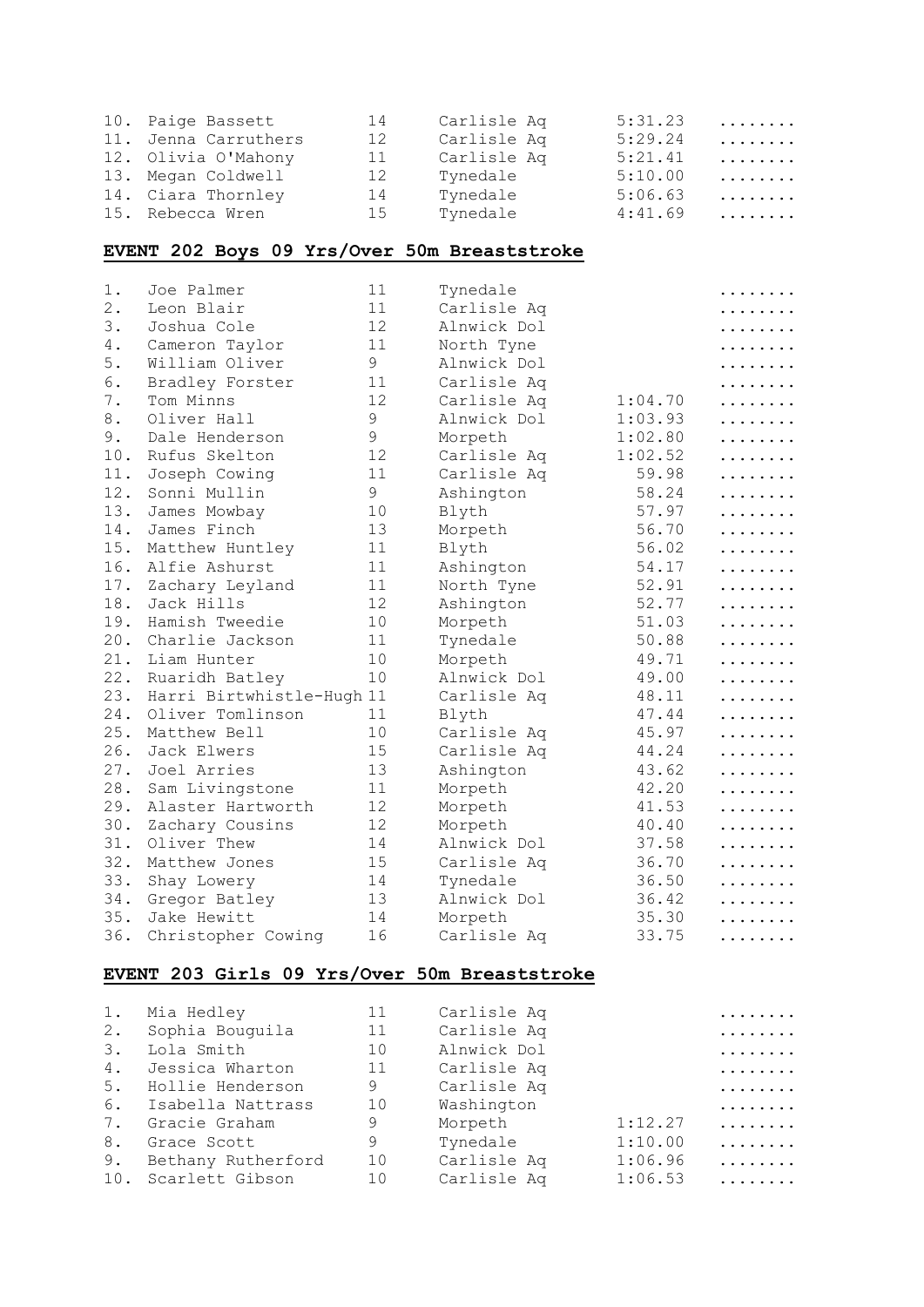| 11. | Maisi Cowens       | $\mathsf 9$ | Alnwick Dol | 1:06.49 | . |
|-----|--------------------|-------------|-------------|---------|---|
| 12. | Jessica Smith      | 9           | Carlisle Aq | 1:05.60 | . |
| 13. | Zara Scott         | 10          | Morpeth     | 1:05.00 | . |
| 14. | Sophie Watson      | 10          | Morpeth     | 1:03.27 | . |
| 15. | Maggie Copland     | 9           | Tynedale    | 1:03.00 | . |
| 16. | Esmai Glencross    | 9           | Carlisle Aq | 1:02.92 | . |
| 17. | Gracey Donnison    | 10          | Morpeth     | 1:02.85 | . |
| 18. | Millie Barker      | 9           | Ashington   | 1:01.49 | . |
| 19. | Emma Tomlinson     | 9           | Blyth       | 1:00.85 | . |
| 20. | Izzy Bryant        | 10          | Carlisle Aq | 59.30   | . |
| 21. | Isabel Hammersley  | 11          | Tynedale    | 57.81   | . |
| 22. | Ava Bremner        | 9           | Morpeth     | 57.71   | . |
| 23. | Martha Holland     | 11          | North Tyne  | 57.45   | . |
| 24. | Grace Little       | 10          | Carlisle Aq | 57.44   | . |
| 25. | Isobel Marsh       | 9           | Carlisle Aq | 56.92   | . |
| 26. | Maisie O'Mahony    | 9           | Carlisle Aq | 54.74   | . |
| 27. | Abbi Parker        | 13          | Ashington   | 53.98   | . |
| 28. | Amy Patterson      | 13          | Alnwick Dol | 53.77   | . |
| 29. | Sophie Clements    | 12          | North Tyne  | 52.69   | . |
| 30. | Ava Findlay        | 10          | Alnwick Dol | 52.55   | . |
| 31. | Lucy Reay          | 10          | Carlisle Aq | 52.13   | . |
| 32. | Holly Gillie       | 11          | Morpeth     | 52.03   | . |
| 33. | Robyn Packard      | 10          | Alnwick Dol | 52.02   | . |
| 34. | Rebecca Murray     | 11          | Morpeth     | 51.48   | . |
| 35. | Edith Miller       | 11          | North Tyne  | 50.34   | . |
| 36. | Tallula Parsisson  | 12          | Morpeth     | 50.23   | . |
| 37. | Brooke Harrison    | 11          | Ashington   | 49.40   | . |
| 38. | Lea Glencross      | 11          | Carlisle Aq | 48.50   | . |
| 39. | Heidi Robertson    | 11          | Ashington   | 47.52   | . |
| 40. | Bobbi Turnbull     | 15          | Blyth       | 47.21   | . |
| 41. | Faye Lackenby      | 11          | North Tyne  | 46.56   | . |
| 42. | Tesni Owen         | 12          | Tynedale    | 46.29   | . |
| 43. | Scarlett Robertson | 14          | Ashington   | 46.16   | . |
| 44. | Molly Holland      | 15          | North Tyne  | 45.65   | . |
| 45. | Amy Harrison       | 13          | Carlisle Aq | 41.82   | . |
| 46. | Millie Bell        | 14          | Carlisle Aq | 40.52   | . |
| 47. | Nancy Mulholland   | 17          | Tynedale    | 39.48   | . |
| 48. | Sophie Milburn     | 15          | Carlisle Aq | 36.02   | . |
| 49. | Madeleine Duffy    | 15          | Tynedale    | 34.40   | . |

## **EVENT 204 Boys 09 Yrs/Over 200m IM**

| Jake Renwick     | 12 | Alnwick Dol |         |   |
|------------------|----|-------------|---------|---|
| Jake Davies      | 12 | Alnwick Dol |         | . |
| Zachary Leyland  | 11 | North Tyne  |         | . |
| Felix Renwick    | 10 | Alnwick Dol |         |   |
| Liam McDonogh    | 11 | Alnwick Dol | 3:53.19 | . |
| Thomas Bradley   | 11 | Carlisle Aq | 3:50.60 | . |
| Jacob Bensley    | 10 | Morpeth     | 3:45.00 | . |
| Jamie Lonergan   | 10 | Tynedale    | 3:35.77 | . |
| Maximus Lazonby  | 10 | Carlisle Aq | 3:34.06 | . |
| Archie Hobrough  | 11 | Tynedale    | 3:30.00 | . |
| Alfie Barr       | 11 | Alnwick Dol | 3:26.60 | . |
| Joseph Lonergan  | 12 | Tynedale    | 3:21.68 | . |
| Spencer Thackray | 12 | Washington  | 3:20.48 | . |
| Matthew Bell     | 10 | Carlisle Aq | 3:20.37 | . |
| Charlie Jackson  | 11 | Tynedale    | 3:20.00 | . |
| Henry Brett      | 12 | Morpeth     | 3:17.09 | . |
|                  |    |             |         |   |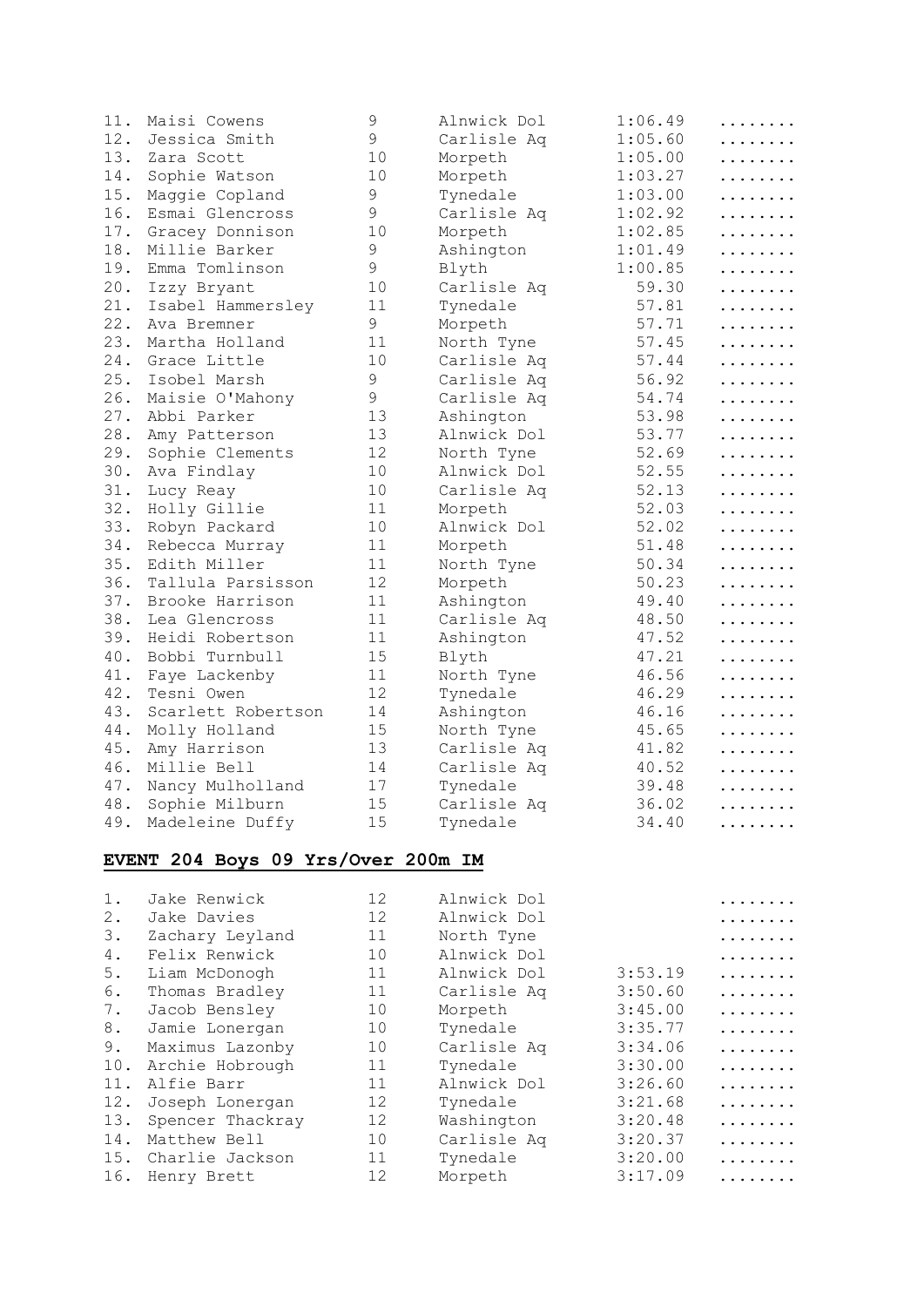| 17. Ben Scott        | 11 | Tynedale    | 3:13.95 | . |
|----------------------|----|-------------|---------|---|
| 18. Declan Tate      | 10 | Morpeth     | 3:13.88 | . |
| 19. George Tweedie   | 12 | Morpeth     | 3:00.00 | . |
| 20. Benjamin Fish    | 14 | Alnwick Dol | 2:35.00 | . |
| 21. Oliver Thew      | 14 | Alnwick Dol | 2:33.45 | . |
| 22. Christian Ryan   | 14 | Tynedale    | 2:29.43 | . |
| 23. Benji Gillingham | 16 | Alnwick Dol | 2:22.03 | . |

## **EVENT 205 Girls 09 Yrs/Over 200m IM**

| $1$ . | Ellie Brown               | 10 | Tynedale    |         | . |
|-------|---------------------------|----|-------------|---------|---|
| $2$ . | Ellis Armstrong           | 11 | North Tyne  |         | . |
| 3.    | Robyn Packard             | 10 | Alnwick Dol |         | . |
| 4.    | Lara Thackray             | 11 | Washington  |         | . |
| 5.    | Niamh Lonergan            | 10 | Tynedale    | 4:00.39 | . |
| 6.    | Lexie Slater              | 10 | Alnwick Dol | 4:00.33 | . |
| 7.    | Ellie Henderson           | 11 | Morpeth     | 3:57.14 | . |
| 8.    | Edith Miller              | 11 | North Tyne  | 3:52.95 | . |
| 9.    | Emily Rogers              | 15 | Washington  | 3:32.18 | . |
| 10.   | Jessica Turnbull          | 12 | North Tyne  | 3:29.16 | . |
| 11.   | Isla Bell                 | 9  | Carlisle Aq | 3:26.00 | . |
| 12.   | Freya Johnson             | 11 | Morpeth     | 3:24.87 | . |
| 13.   | Aimee Gordon              | 15 | Blyth       | 3:18.66 | . |
| 14.   | Tesni Owen                | 12 | Tynedale    | 3:11.58 | . |
| 15.   | Tiffany Jones             | 13 | Alnwick Dol | 3:05.62 | . |
| 16.   | Daisy Barnwell            | 14 | Washington  | 3:05.46 | . |
| 17.   | Evie Bell                 | 12 | Carlisle Aq | 3:00.63 | . |
| 18.   | Eloise Dickerson-Weedy 17 |    | Blyth       | 2:59.15 | . |
| 19.   | Nina Frankland            | 14 | Washington  | 2:57.97 | . |
| 20.   | Sophie Green              | 14 | Alnwick Dol | 2:54.84 | . |
| 21.   | Emma Jones                | 13 | Carlisle Aq | 2:49.75 | . |
| 22.   | Kimberley Robson          | 15 | Alnwick Dol | 2:43.40 | . |
| 23.   | Lauren Gordon             | 17 | Blyth       | 2:41.54 | . |

#### **EVENT 206 Boys 09 Yrs/Over 100m Butterfly**

| 1. | Joshua Cole         | 12 <sup>7</sup> | Alnwick Dol | 1:49.59 | . |
|----|---------------------|-----------------|-------------|---------|---|
| 2. | Matthew Bell        | 10              | Carlisle Aq | 1:39.60 | . |
|    | 3. Spencer Thackray | 12              | Washington  | 1:36.30 | . |
|    | 4. Isaac Swarbrick  | 14              | Morpeth     | 1:15.16 | . |
|    | 5. Jo Yu Liu        | 16              | Carlisle Aq | 1:12.93 | . |
| 6. | Shay Lowery         | 14              | Tynedale    | 1:11.59 | . |
|    | 7. Kes Fountain     | 16              | Carlisle Aq | 1:01.90 | . |

#### **EVENT 207 Girls 09 Yrs/Over 100m Butterfly**

| 1.              | Edith Miller     | 11 | North Tyne  |         | . |
|-----------------|------------------|----|-------------|---------|---|
| 2.              | Chloe Robinson   | 10 | Morpeth     | 2:00.00 | . |
| $\mathcal{E}$ . | Lea Glencross    | 11 | Carlisle Aq | 1:54.27 | . |
| 4.              | Emily Stephenson | 15 | Blyth       | 1:46.69 | . |
| 5.              | Emily Meredith   | 15 | Blyth       | 1:41.74 | . |
| 6.              | Jessica Turnbull | 12 | North Tyne  | 1:38.58 | . |
| 7.              | Abigail Murray   | 13 | Morpeth     | 1:27.04 | . |
| 8.              | Emma Jones       | 13 | Carlisle Aq | 1:18.26 | . |
| 9.              | Faye Milburn     | 13 | Carlisle Aq | 1:12.00 | . |

#### **EVENT 208 Boys 09 Yrs/Over 50m Freestyle**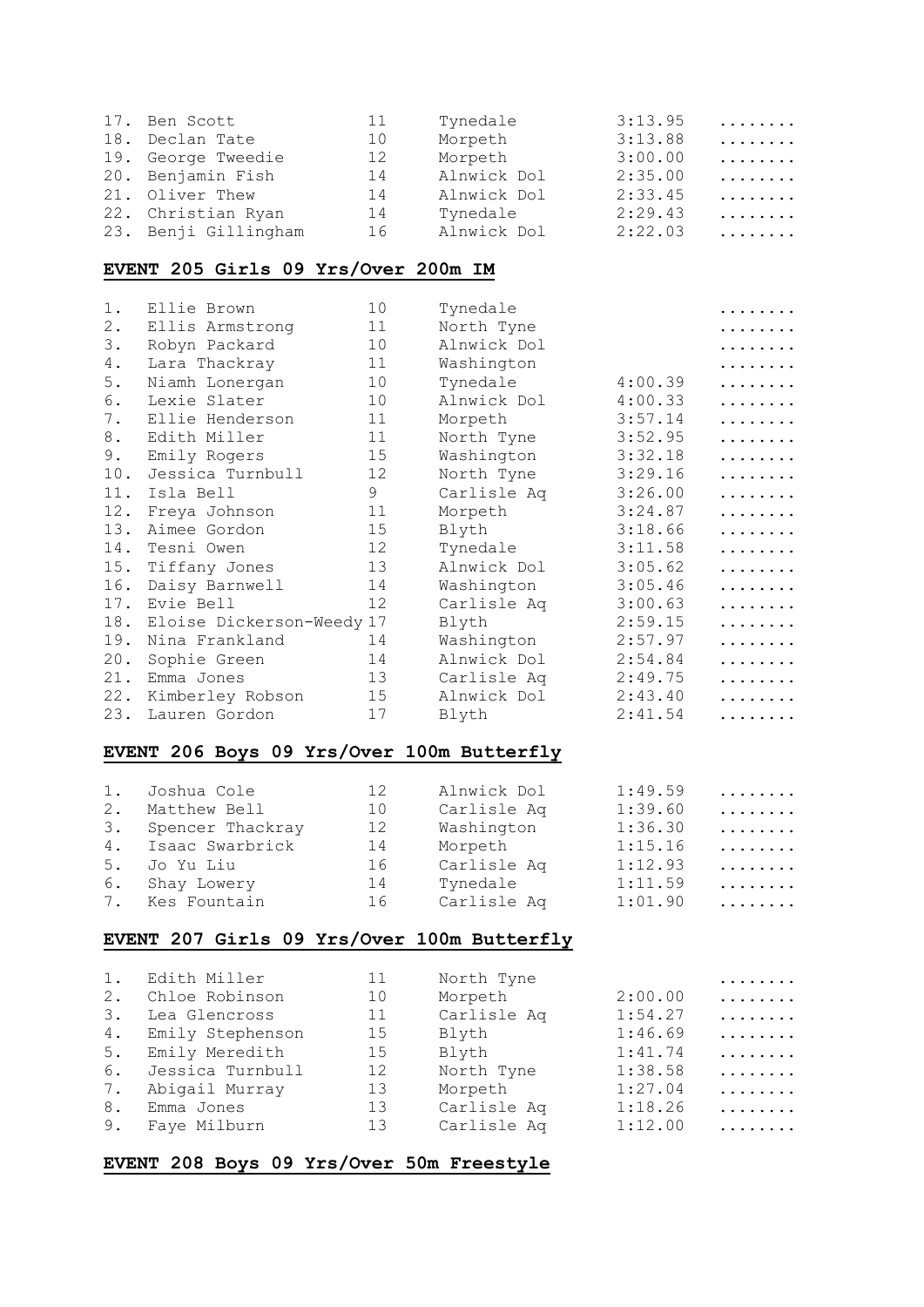| 1.    | Nathaniel Jones           | 10 | Carlisle Aq            |       | . |
|-------|---------------------------|----|------------------------|-------|---|
| $2$ . | Cameron Taylor            | 11 | North Tyne             |       | . |
| 3.    | Bradley Forster           | 11 | Carlisle Aq            |       | . |
| 4.    | Tom Robinson              | 10 | Alnwick Dol            |       | . |
| 5.    | Leon Blair                | 11 | Carlisle Aq            |       | . |
| 6.    | William Oliver            | 9  | Alnwick Dol            | 54.34 | . |
| 7.    | Leif Davies               | 9  | Alnwick Dol            | 49.54 | . |
| 8.    | Oliver Hall               | 9  | Alnwick Dol            | 48.80 | . |
| 9.    | Tom Minns                 | 12 | Carlisle Aq            | 46.03 | . |
| 10.   | Joseph Cowing             | 11 | Carlisle Aq            | 45.21 | . |
| 11.   | Rufus Skelton             | 12 | Carlisle Aq            | 44.81 | . |
| 12.   | James Finch               | 13 | Morpeth                | 44.52 | . |
| 13.   | James Mowbay              | 10 | Blyth                  | 44.48 | . |
| 14.   | Sonni Mullin              | 9  | Ashington              | 44.32 | . |
| 15.   | Jack Hills                | 12 | Ashington              | 43.72 | . |
| 16.   | Felix Renwick             | 10 | Alnwick Dol            | 42.33 | . |
| 17.   | Joe Palmer                | 11 | Tynedale               | 42.26 | . |
| 18.   | Harry Tong                | 12 | Morpeth                | 41.00 | . |
| 19.   | Matthew Huntley           | 11 | Blyth                  | 40.53 | . |
| 20.   | Alfie Ashurst             | 11 | Ashington              | 39.82 | . |
| 21.   | Spencer Thackray          | 12 | Washington             | 39.81 |   |
| 22.   | Theo Cousins              | 10 |                        | 39.65 | . |
| 23.   |                           | 11 | Morpeth<br>Carlisle Aq | 38.71 | . |
|       | Thomas Bradley            |    |                        | 37.97 | . |
| 24.   | Harri Birtwhistle-Hugh 11 |    | Carlisle Aq            |       | . |
| 25.   | Maximus Lazonby           | 10 | Carlisle Aq            | 37.11 | . |
| 26.   | Zachary Leyland           | 11 | North Tyne             | 37.11 | . |
| 27.   | Ben Stephenson            | 12 | Blyth                  | 37.06 | . |
| 28.   | Ruaridh Batley            | 10 | Alnwick Dol            | 36.01 | . |
| 29.   | Jamie Lonergan            | 10 | Tynedale               | 35.18 | . |
| 30.   | Jake Davies               | 12 | Alnwick Dol            | 34.88 | . |
| 31.   | Jack Mole                 | 12 | Blyth                  | 34.30 | . |
| 32.   | Joshua Mungall            | 13 | Alnwick Dol            | 33.71 | . |
| 33.   | Joel Arries               | 13 | Ashington              | 33.38 | . |
| 34.   | George Tweedie            | 12 | Morpeth                | 32.72 | . |
| 35.   | Joseph Lonergan           | 12 | Tynedale               | 32.24 | . |
| 36.   | Samuel Cook               | 16 | Blyth                  | 32.05 | . |
| 37.   | Kyle English              | 14 | Tynedale               | 31.70 | . |
| 38.   | Ralph Robson              | 13 | Tynedale               | 30.46 | . |
| 39.   | Jo Yu Liu                 | 16 | Carlisle Aq            | 30.27 | . |
| 40.   | Max Holland               | 13 | North Tyne             | 30.06 | . |
| 41.   | Christian Ryan            | 14 | Tynedale               | 28.77 | . |
| 42.   | Oliver Welch              | 14 | Ashington              | 28.64 | . |
| 43.   | Harry Courtney            | 14 | Tynedale               | 28.60 | . |
| 44.   | Jamie Dykins              | 14 | Tynedale               | 28.10 | . |
| 45.   | Daniel Jones              | 15 | Tynedale               | 27.50 | . |
| 46.   | Joseph Huntley            | 17 | Blyth                  | 27.29 | . |
| 47.   | Matthew Jones             | 15 | Carlisle Aq            | 26.37 | . |
| 48.   | Jake Duffy                | 19 | Tynedale               | 24.89 | . |

# **EVENT 209 Girls 09 Yrs/Over 50m Freestyle**

| 1. Lola Smith        | 10           | Alnwick Dol |         | . |
|----------------------|--------------|-------------|---------|---|
| 2. Isabella Nattrass | $10^{\circ}$ | Washington  |         | . |
| 3. Jessica Wharton   | 11           | Carlisle Aq |         | . |
| 4. Maisi Cowens      | 9            | Alnwick Dol |         | . |
| 5. Mia Hedley        | 11           | Carlisle Aq |         | . |
| 6. Sophie McLaren    | 12           | Alnwick Dol |         | . |
| 7. Grace Scott       | 9            | Tynedale    | 1:02.00 | . |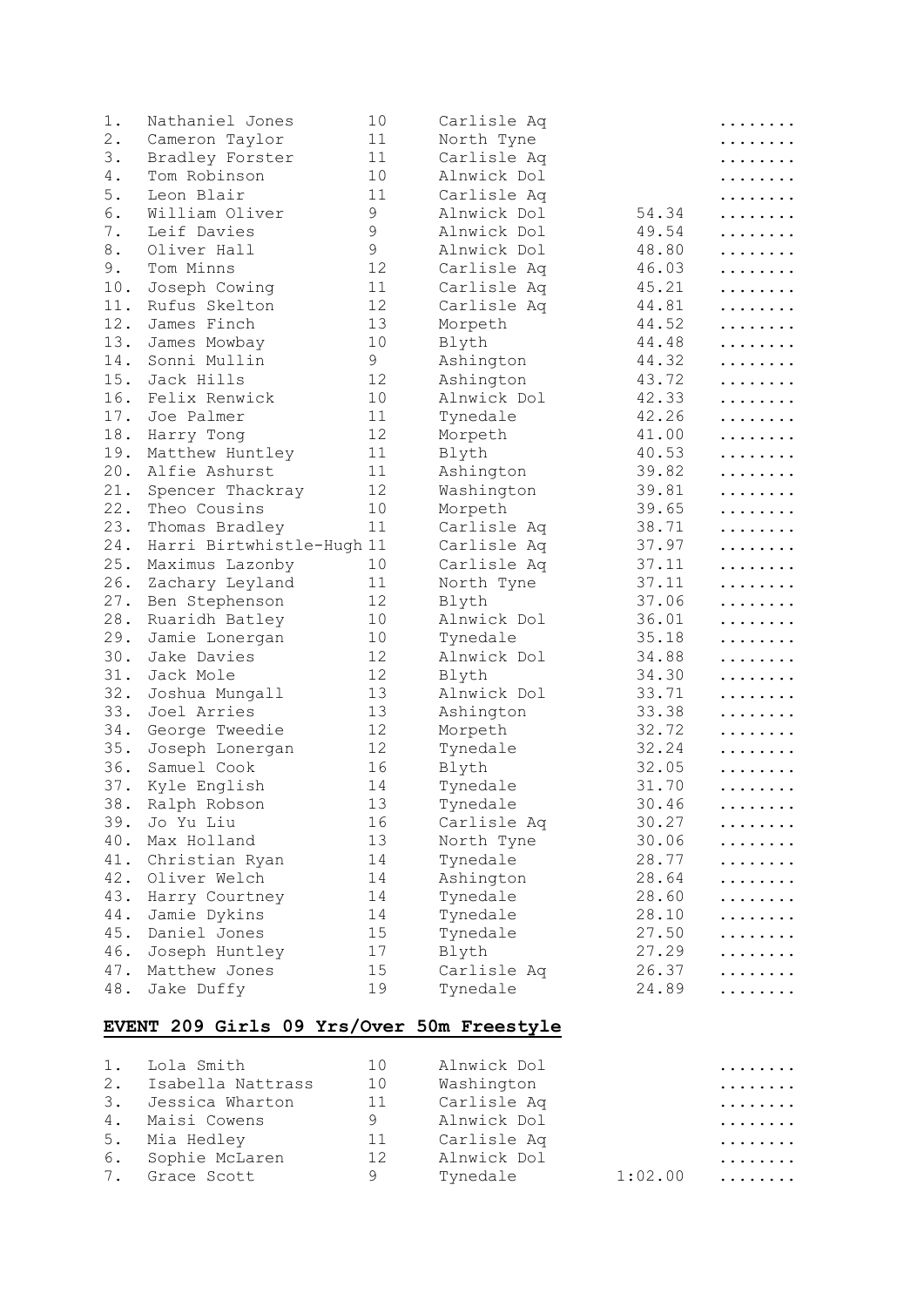| 8.    | Hollie Henderson   | 9  | Carlisle Aq | 54.27 | . |
|-------|--------------------|----|-------------|-------|---|
| 9.    | Olivia Courtney    | 10 | Tynedale    | 51.73 | . |
| 10.   | Millie Rivers      | 9  | Washington  | 51.68 | . |
| 11.   | Scarlett Gibson    | 10 | Carlisle Aq | 51.66 | . |
| 12.   | Zara Scott         | 10 | Morpeth     | 50.38 | . |
| 13.   | Maggie Copland     | 9  | Tynedale    | 50.00 | . |
| 14.   | Gracie Graham      | 9  | Morpeth     | 49.55 | . |
| 15.   | Bethany Rutherford | 10 | Carlisle Aq | 48.19 | . |
| 16.   | Sophie Watson      | 10 | Morpeth     | 47.73 | . |
| 17.   | Jessica Smith      | 9  | Carlisle Aq | 46.98 | . |
| 18.   | Sophia Bouguila    | 11 | Carlisle Aq | 46.69 | . |
| 19.   | Robyn Packard      | 10 | Alnwick Dol | 46.67 | . |
| 20.   | Esmai Glencross    | 9  | Carlisle Aq | 46.21 | . |
| 21.   | Ava Filmer         | 10 | Alnwick Dol | 46.12 | . |
| 22.   | Emma Tomlinson     | 9  | Blyth       | 45.98 | . |
| 23.   | Gracey Donnison    | 10 | Morpeth     | 45.67 | . |
| 24.   | Abigail Wight      | 10 | Washington  | 45.61 | . |
| 25.   | Millie Barker      | 9  | Ashington   | 44.86 | . |
| 26.   | Lucy Leja          | 11 | Morpeth     | 44.55 | . |
| 27.   | Lexie Slater       | 10 | Alnwick Dol | 44.45 | . |
| 28.   | Brooke Harrison    | 11 | Ashington   | 44.34 | . |
| 29.   | Rebecca Murray     | 11 | Morpeth     | 43.39 |   |
| 30.   | Keelie Pattinson   | 12 |             | 42.50 | . |
|       |                    |    | Carlisle Aq |       | . |
| 31.   | Isobel Marsh       | 9  | Carlisle Aq | 42.00 | . |
| 32.   | Emma Dewhirst      | 9  | Morpeth     | 41.88 | . |
| 33.   | Chloe Cadge        | 10 | Tynedale    | 41.69 | . |
| 34.   | Lucy Reay          | 10 | Carlisle Aq | 40.52 | . |
| 35.   | Molly Holland      | 15 | North Tyne  | 40.42 | . |
| 36.   | Grace Little       | 10 | Carlisle Aq | 40.08 | . |
| 37.   | Amy Patterson      | 13 | Alnwick Dol | 39.88 | . |
| 38.   | Maisie O'Mahony    | 9  | Carlisle Aq | 39.67 | . |
| 39.   | Ericka Gunayon     | 11 | Ashington   | 38.96 | . |
| 40.   | Abbi Parker        | 13 | Ashington   | 38.68 | . |
| 41.   | Isla Bell          | 9  | Carlisle Aq | 37.85 | . |
| 42.   | Tesni Owen         | 12 | Tynedale    | 37.69 | . |
| 43.   | Emily Stephenson   | 15 | Blyth       | 37.19 | . |
| 44.   | Edith Miller       | 11 | North Tyne  | 36.93 | . |
| 45.   | Holly Gillie       | 11 | Morpeth     | 36.91 | . |
| 46.   | Alice Di Lullo     | 13 | Tynedale    | 36.82 | . |
| 47.   | Ellie Brown        | 10 | Tynedale    | 36.39 | . |
| 48.   | Scarlett Robertson | 14 | Ashington   | 35.90 | . |
| 49.   | Gwendolyn Mearns   | 11 | Tynedale    | 35.78 | . |
| $50.$ | Lara Thackray      | 11 | Washington  | 35.77 | . |
| 51.   | Bobbi Turnbull     | 15 | Blyth       | 35.28 | . |
| 52.   | Niamh Lonergan     | 10 | Tynedale    | 35.24 | . |
| 53.   | Morgan Henderson   | 11 | Carlisle Aq | 35.10 | . |
| $54.$ | Abigail Murray     | 13 | Morpeth     | 34.93 | . |
| $55.$ | Tabitha Robson     | 11 | Tynedale    | 34.88 | . |
| 56.   | Amy Andrews        | 11 | Carlisle Aq | 34.83 | . |
| $57.$ | Ellis Armstrong    | 11 | North Tyne  | 34.17 | . |
| $58.$ | Erica Savage       | 12 | Ashington   | 33.80 | . |
| 59.   | Aimee Gordon       | 15 | Blyth       | 33.74 | . |
| 60.   | Sophie Green       | 14 | Alnwick Dol | 33.66 | . |
| 61.   | Tiffany Jones      | 13 | Alnwick Dol | 33.54 | . |
| 62.   | Evie Bell          | 12 | Carlisle Aq | 33.39 | . |
| 63.   | Paige Bassett      | 14 | Carlisle Aq | 33.16 | . |
| 64.   | Amy Harrison       | 13 | Carlisle Aq | 32.60 | . |
| 65.   | Amber Rigg         | 10 | Carlisle Aq | 32.56 |   |
|       |                    |    |             |       |   |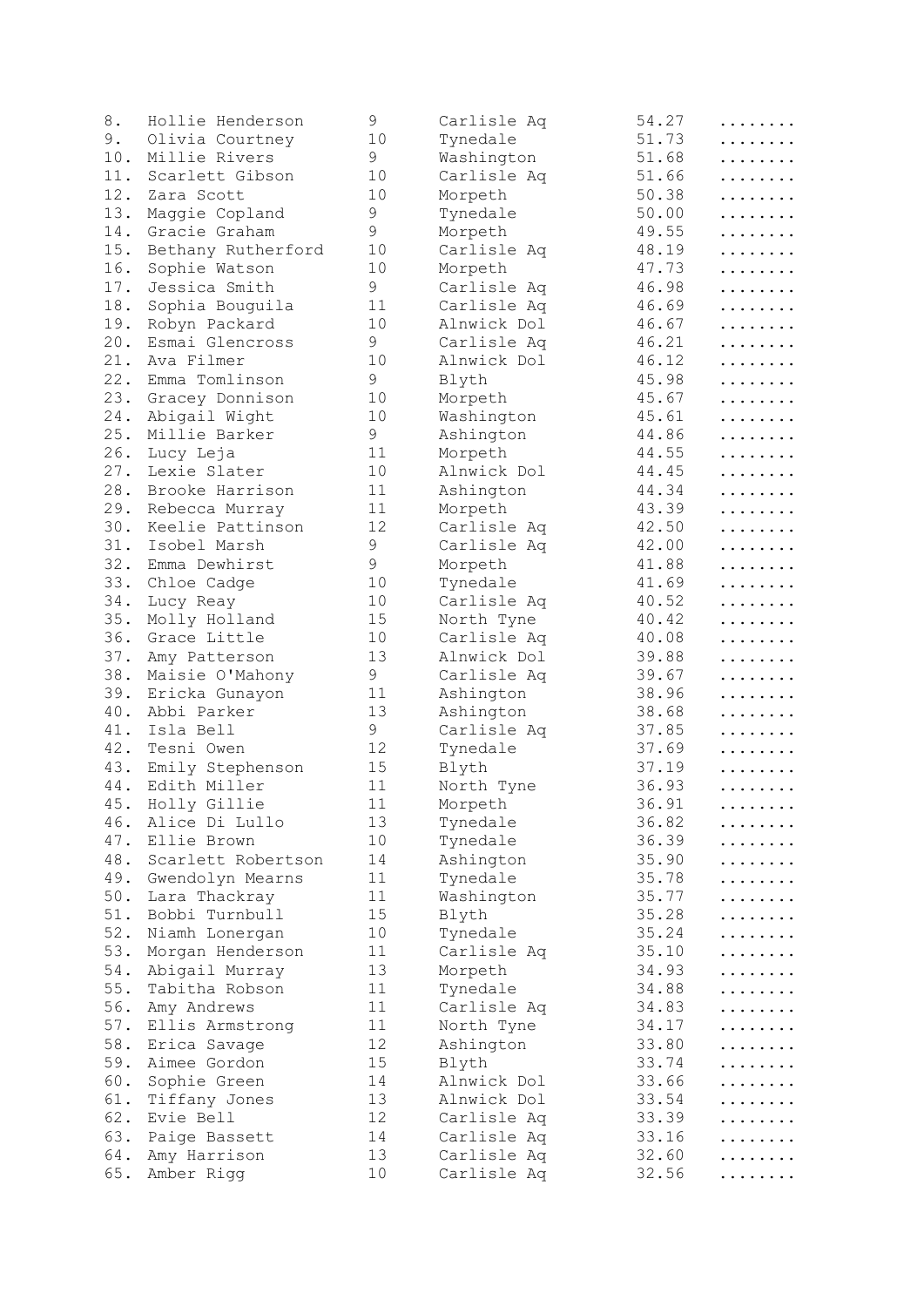| 66. Elle Mather      | 13 | Alnwick Dol | 31.68 | . |
|----------------------|----|-------------|-------|---|
| 67. Olivia O'Mahony  | 11 | Carlisle Aq | 31.42 | . |
| 68. Kimberley Robson | 15 | Alnwick Dol | 30.90 | . |
| 69. Millie Bell      | 14 | Carlisle Aq | 30.72 | . |
| 70. Ailsa Batley     | 15 | Alnwick Dol | 30.20 | . |
| 71. Millie Craik     | 14 | Ashington   | 29.80 | . |
| 72. Madeleine Duffy  | 15 | Tynedale    | 28.96 | . |

## **EVENT 210 Boys 09 Yrs/Over 100m Breaststroke**

| $1$ . | Samuel Jolly              | 16 | Tynedale    |         | . |
|-------|---------------------------|----|-------------|---------|---|
| $2$ . | Leif Davies               | 9  | Alnwick Dol |         | . |
| 3.    | McKenzie Grierson         | 11 | Carlisle Aq |         | . |
| 4.    | Oliver Hall               | 9  | Alnwick Dol | 2:29.09 | . |
| 5.    | Joseph Cowing             | 11 | Carlisle Aq | 2:07.80 | . |
| 6.    | Hamish Tweedie            | 10 | Morpeth     | 2:00.00 | . |
| 7.    | Theo Cousins              | 10 | Morpeth     | 1:59.93 | . |
| 8.    | Jack Hills                | 12 | Ashington   | 1:54.20 | . |
| 9.    | Liam McDonogh             | 11 | Alnwick Dol | 1:51.29 | . |
| 10.   | Zachary Leyland           | 11 | North Tyne  | 1:48.87 | . |
| 11.   | Liam Hunter               | 10 | Morpeth     | 1:48.64 | . |
| 12.   | Matthew Bell              | 10 | Carlisle Aq | 1:48.63 | . |
| 13.   | Declan Tate               | 10 | Morpeth     | 1:48.03 | . |
| 14.   | Harri Birtwhistle-Hugh 11 |    | Carlisle Aq | 1:47.49 | . |
| 15.   | Jake Renwick              | 12 | Alnwick Dol | 1:47.29 | . |
| 16.   | Joshua Mungall            | 13 | Alnwick Dol | 1:47.15 | . |
| 17.   | Oliver Tomlinson          | 11 | Blyth       | 1:41.09 | . |
| 18.   | Jack Elwers               | 15 | Carlisle Aq | 1:34.69 | . |
| 19.   | Sam Livingstone           | 11 | Morpeth     | 1:34.44 | . |
| 20.   | Zachary Cousins           | 12 | Morpeth     | 1:30.20 | . |
| 21.   | Alaster Hartworth         | 12 | Morpeth     | 1:28.40 | . |
| 22.   | Gregor Batley             | 13 | Alnwick Dol | 1:19.39 | . |
| 23.   | Jake Hewitt               | 14 | Morpeth     | 1:19.30 | . |
| 24.   | Daniel Jones              | 15 | Tynedale    | 1:16.40 | . |
| 25.   | Christopher Cowing        | 16 | Carlisle Aq | 1:13.58 | . |

#### **EVENT 211 Girls 09 Yrs/Over 100m Breaststroke**

| $1$ . | Ava Filmer        | 10 | Alnwick Dol |         |   |
|-------|-------------------|----|-------------|---------|---|
| $2$ . | Jessica Elliott   | 12 | Washington  | 2:14.12 | . |
| 3.    | Isabel Hammersley | 11 | Tynedale    | 2:10.29 | . |
| 4.    | Martha Holland    | 11 | North Tyne  | 2:06.56 | . |
| 5.    | Lucy Leja         | 11 | Morpeth     | 2:05.00 | . |
| 6.    | Ava Bremner       | 9  | Morpeth     | 2:05.00 | . |
| 7.    | Emma Dewhirst     | 9  | Morpeth     | 2:05.00 | . |
| 8.    | Holly Gillie      | 11 | Morpeth     | 2:00.00 | . |
| 9.    | Chloe Cadge       | 10 | Tynedale    | 1:59.45 | . |
| 10.   | Rebecca Murray    | 11 | Morpeth     | 1:55.57 | . |
| 11.   | Freya Johnson     | 11 | Morpeth     | 1:55.06 | . |
| 12.   | Amy Andrews       | 11 | Carlisle Aq | 1:54.65 | . |
| 13.   | Tallula Parsisson | 12 | Morpeth     | 1:53.10 | . |
| 14.   | Lola Smith        | 10 | Alnwick Dol | 1:49.05 | . |
| 15.   | Emily Rogers      | 15 | Washington  | 1:48.32 | . |
| 16.   | Jessica Turnbull  | 12 | North Tyne  | 1:47.14 | . |
| 17.   | Halle Seymour     | 13 | Tynedale    | 1:40.54 | . |
| 18.   | Heidi Robertson   | 11 | Ashington   | 1:40.01 | . |
| 19.   | Faye Lackenby     | 11 | North Tyne  | 1:38.65 |   |
| 20.   | Daisy Barnwell    | 14 | Washington  | 1:38.48 | . |